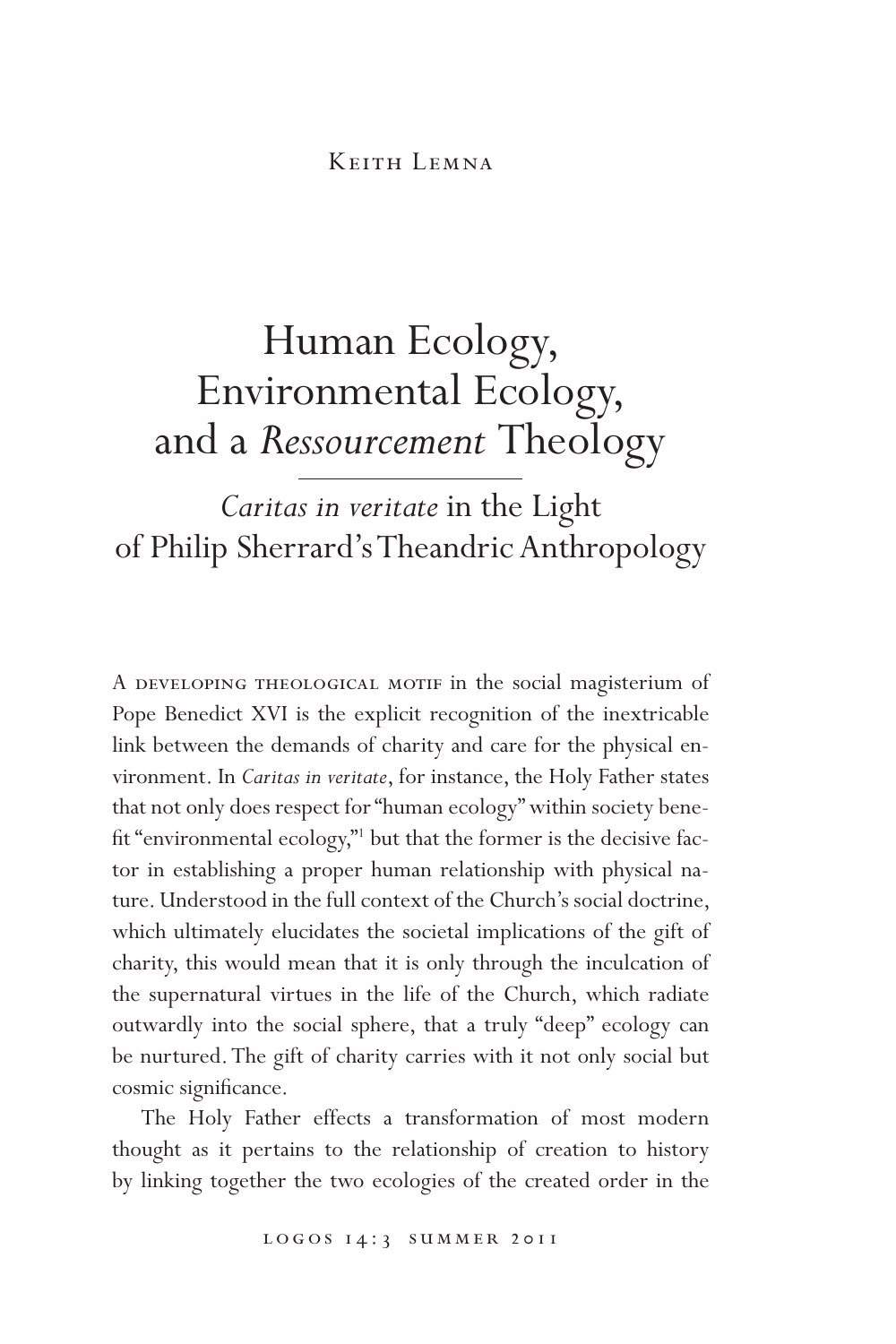perspective of charity. This calls to mind the patristic transformation of Greco-Roman microcosmism in the first millennium of the Church.<sup>2</sup> Benedict follows in the tradition of the patristic theologians in establishing the essential connection between the vocation and destiny of man and the sanctification of the physical universe. There were several twentieth-century *ressourcement* theologians who brought the patristic doctrine of man as microcosm and workshop of creation to the forefront again, precisely in order to recover the inextricable link between *anthropos* and *cosmos* in Christ.3

One such theologian, who was also among the first twentiethcentury intellectuals to sound the alarm of the environmental crisis, was the Greek Orthodox theologian, poet, and eminent English translator of many great spiritual and poetic creations of modern and pre-modern Greek literature, Philip Sherrard (1922–95). Sherrard sought to recover a truly spiritual and metaphysical cosmology in the line of the great patristic tradition of Christian thought that elucidates the connection of (to use Benedict's language) "human ecology" to "environmental ecology." An exposition of Sherrard's work on this topic can shed a great deal of light on Benedict's *Caritas in veritate*, especially if Sherrard's Eastern Christian polemic is, from the outset, scrutinized and tempered. My purpose in the present article is to use Sherrard's patristic "return to the sources," especially as found in his book *Human Image: World Image*, as a guide to uncover some of the wider implications of the Holy Father's suggestions. I shall focus in the first section on Sherrard's Christological and trinitarian participationist metaphysics or "theandric anthropology." In the second, I shall briefly expound his Christian Platonist epistemology. His evaluation of the human crisis at the root of the ecological crisis has both a metaphysical and an epistemological dimension. The two are necessarily linked.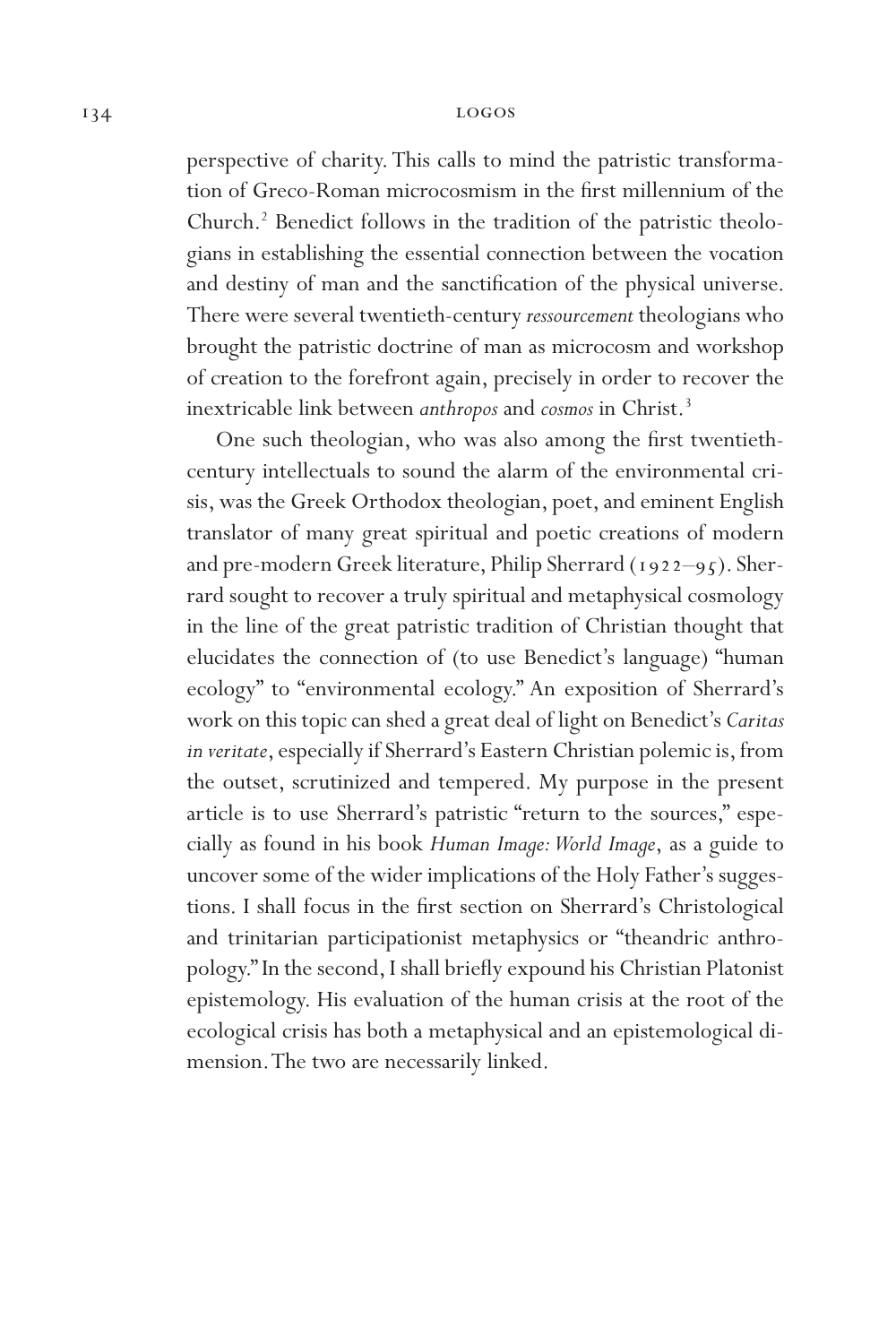*I*

*Caritas in veritate* is founded on an explicitly Christological and trinitarian perspective that sees the destiny of man and the world in the light of the innate connection of all creation to the supernatural. It remains a perpetual task for theologians to articulate this connection fully. Sherrard's participationist metaphysics or Christian theandric anthropology exemplifies the sort of work that theologians are called to accomplish in this regard. Nevertheless, it is helpful, in expounding his theology, to abstract from his harshly expressed Eastern Christian polemic against the Western Church.<sup>4</sup> Sherrard rightly saw it as necessary, in order to combat modern naturalism, to recover the metaphysical and anthropological implications of the Chalcedonian tradition. Yet he could see the mainstream, premodern Western tradition as little more than an obstacle standing in the way of such a recovery. He refused to recognize the mystical depths of the Western tradition, except in more marginal figures like Eckhart and Eriugena, and his analysis of the premodern West is flawed as a result.<sup>5</sup> Even so, his theology as a whole is unique in connecting the recovery of Chalcedonian theandrism to the restitution of human ecology and environmental ecology. Moreover, few theologians in the modern age have been as bold as he to show the stark contrast between a Christian theandric view of man and a purely materialistic anthropology. We are now living in an age roiled by a resurgent naturalism, and his work has, as a result, taken on an increasing relevance. His tendentious reading of the premodern West need not cancel the value of his analysis because a Western theologian by drawing upon the resources of his own tradition properly understood can concur with Sherrard's metaphysical and epistemological criticism of modern man's debased self-image.

Sherrard's theological work can be situated as both a neo-patristic *ressourcement* theology and as a type of unremitting antiscientism inspired in great part by the French metaphysician and convert from Catholicism to Islamic Sufism, René Guénon (1886–1951).<sup>6</sup>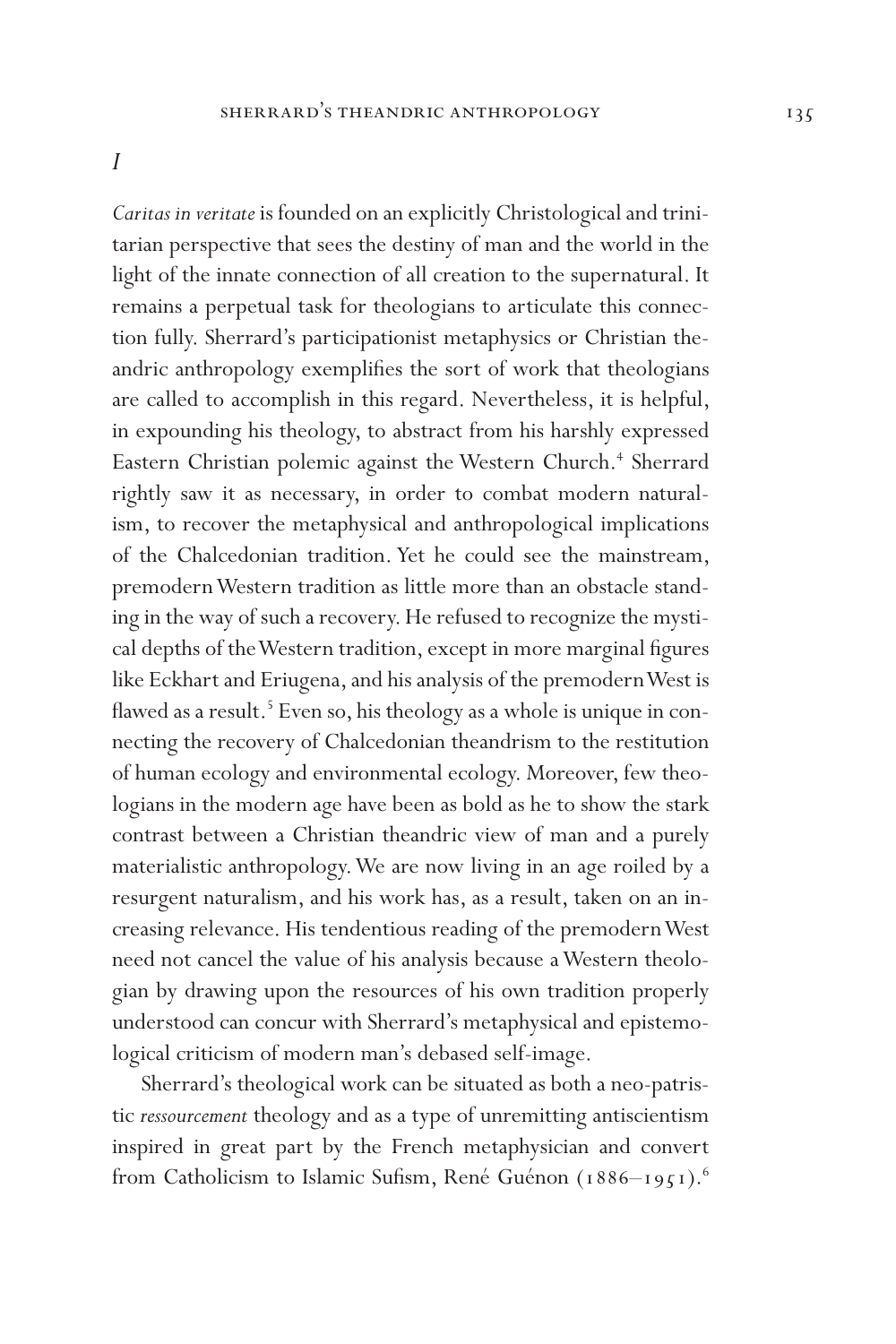Guénon was one of the most radical and influential critics of modern scientism in the twentieth century.<sup>7</sup> He initiated a movement of thought whose goal was to restore what he took to be the perennial sacred cosmology of ancient religious humanity. Sherrard, though rejecting Guénon's preference for non-Christian Eastern modes of thought, wrote of Guénon's importance as a metaphysician in the strongest terms:

If during the last century or so there has been even some slight revival of awareness in the western world of what is meant by metaphysics and metaphysical tradition, the credit for it must go above all to Guénon. At a time when the confusion into which modern western thought had fallen was such that it threatened to obliterate the few remaining traces of genuine spiritual knowledge from the minds and hearts of his contemporaries, Guénon, virtually single-handed, took it upon himself to reaffirm the values and principles which, he recognized, constitute the only sound basis for the living of a human life with dignity and purpose or for the formation of a civilization worthy of the name.<sup>8</sup>

The essay by Sherrard from which this quotation is taken is, in fact, a stirring defense of the Christian doctrine of the Trinity against Guénon's argument for the logical superiority of a Vedantic, nondualist understanding of the Absolute. Nevertheless, the Guénonian influence on Sherrard is clear, particularly in regard to Sherrard's recovery of sacred cosmology.

Associates and followers of Guénon issued some of the earliest and most enduring analyses and refutations of the cultural and social forces that had brought modern industrial civilization to the point of ecological crisis by the middle of the twentieth century.<sup>9</sup> These Guénonian analyses differ greatly from most approaches to environmental ecology so prevalent among theologians and others in our own day. Whereas today's theological ecologists place a focus primarily on developing an environmental ethics that is hardly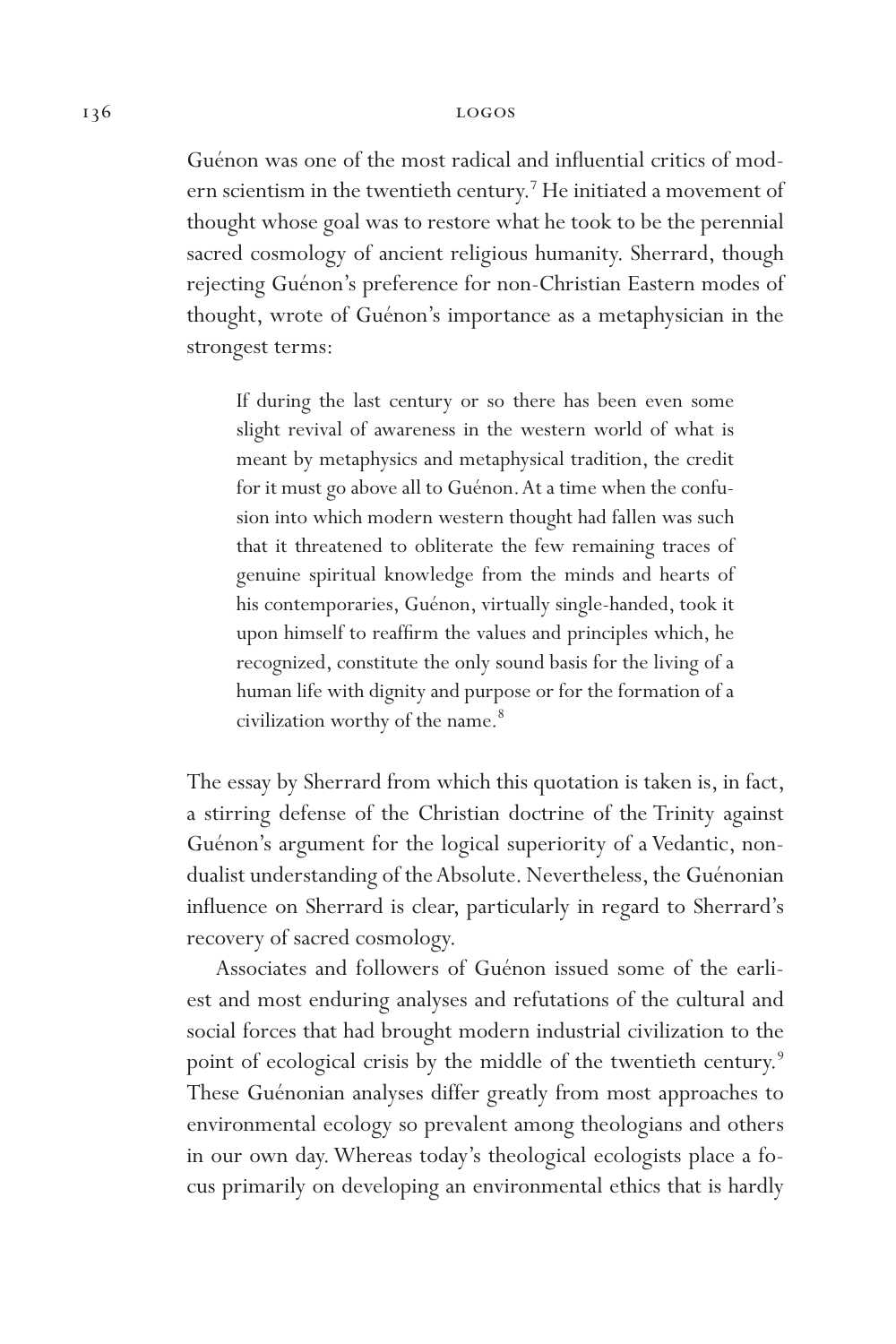critical of scientism, the Guénonian school sought to recapture a religious vision of nature fully adherent to the metaphysical traditions of the world's religions, and as a result they were starkly critical of modern scientific cosmology.10 Sherrard's goal is also to restore religious cosmology to a place of prominence, although he is not, like so many followers and associates of Guénon, simply a proponent of a perennialist religious philosophy. The religious vision of nature that Sherrard seeks to recover is specifically that of the tradition of Chalcedonian orthodoxy in Eastern Christian theology, and Sherrard's diagnosis of the modern situation, perhaps more than any other Guénonian analysis, stresses that the ecological crisis is rooted in a distorted anthropology. Truly, for Sherrard, "human ecology" has to be healed if "environmental ecology" is to have a foundation, for, as he says, "the ecological crisis . . . is primarily a crisis about man and not about his environment."11

Sherrard's work helps us to see at a very deep level all of the relationships—moral and metaphysical—that the Holy Father has brought into consideration with his suggestions in *Caritas in veritate*. His work is sharp and prophetic in this regard. He does not go in for half measures. Sherrard is, like Guénon, a religious radical in the best sense, getting at the religious roots of the dilemma of modern man. His writings have the power to shake us from a self-delusional complacency. In many ways, his bold, Eastern-inspired Christian voice is just what the Western, postconciliar Church needs to hear, as so many of her children are unduly submissive before the presumed authority of modern science.

It is important to grasp that modern culture is in fact rooted in religions and theological precommitments, and Sherrard's work is valuable in focusing our attention on this fact. He is thus able to show us that the ecological crisis goes far beyond the problem of global warming, or the depletion of the ozone layer, or beyond any issue or concern that could be addressed by purely political or economic legislation. Current debates about whether there is such a thing as anthropogenic global warming deal only with tangential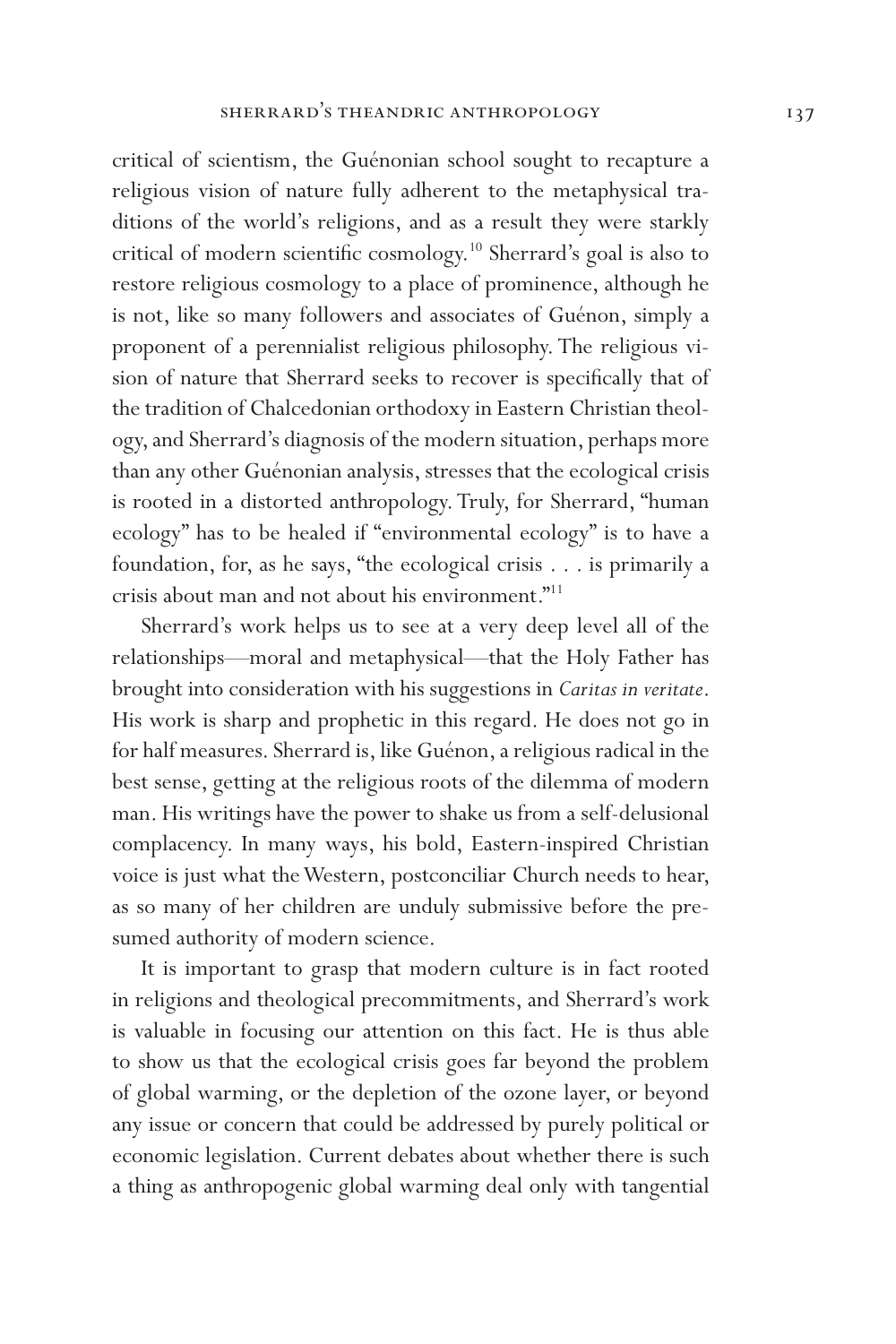aspects of the ecological crisis. For Sherrard, the ecological crisis is not simply the issue of a consumer culture that refuses to use biodegradable goods and products or that takes little regard for how economic expansion affects the physical environment of modern living. The existence of mountainous landfills and chlorofluorocarbons in the atmosphere are but symptoms of a much deeper disease. The ecological crisis has its foundation, rather, in the desecration of sacral beauty within human culture and the environmental injustices that have become so much a concern for people in our own day ultimately flow from this desecration.<sup>12</sup>

Sherrard sees the absence of a transcendent religious presence at the center of modern life as the ultimate source of the environmental crisis. He argues that if man is to "save the environment," he requires first of all an explicit and central cultural recognition of the transcendent source and destiny of his being. This is to say that man needs to order his life once again by the insights of sacred wisdom. Ritual, doctrinal, and religious recovery are essential to heal his relationship with nature. The objective laws of sacred liturgical and artistic symbolism have to be protected, nurtured, and given a place of prominence in the daily life of the city.13 Religious contemplation has to be valued as the most genuine source of a deep science of the cosmos. Nonsacral lines of interpretation of cosmic being have to be subjected to severe criticism, for they deal with only the exterior aspects of things and so do not convey a true knowledge of the cosmos. Man's essential link with the divine has to be expressed in culture as the guide for everything that he does, if he is to recover from the manifest anthropological and cosmological injustices that have marred modern life.<sup>14</sup>

This call to a recovery of the religious dimension of our being, our deepest self, is the practical outcome of Sherrard's prescience that we can only have a truly respectful image of the world, and therefore a fully effective environmental ecology, if we recapture the sense of ourselves as God-informed beings.<sup>15</sup> Only a fully theological self-image can give rise to a world-image that inspires eco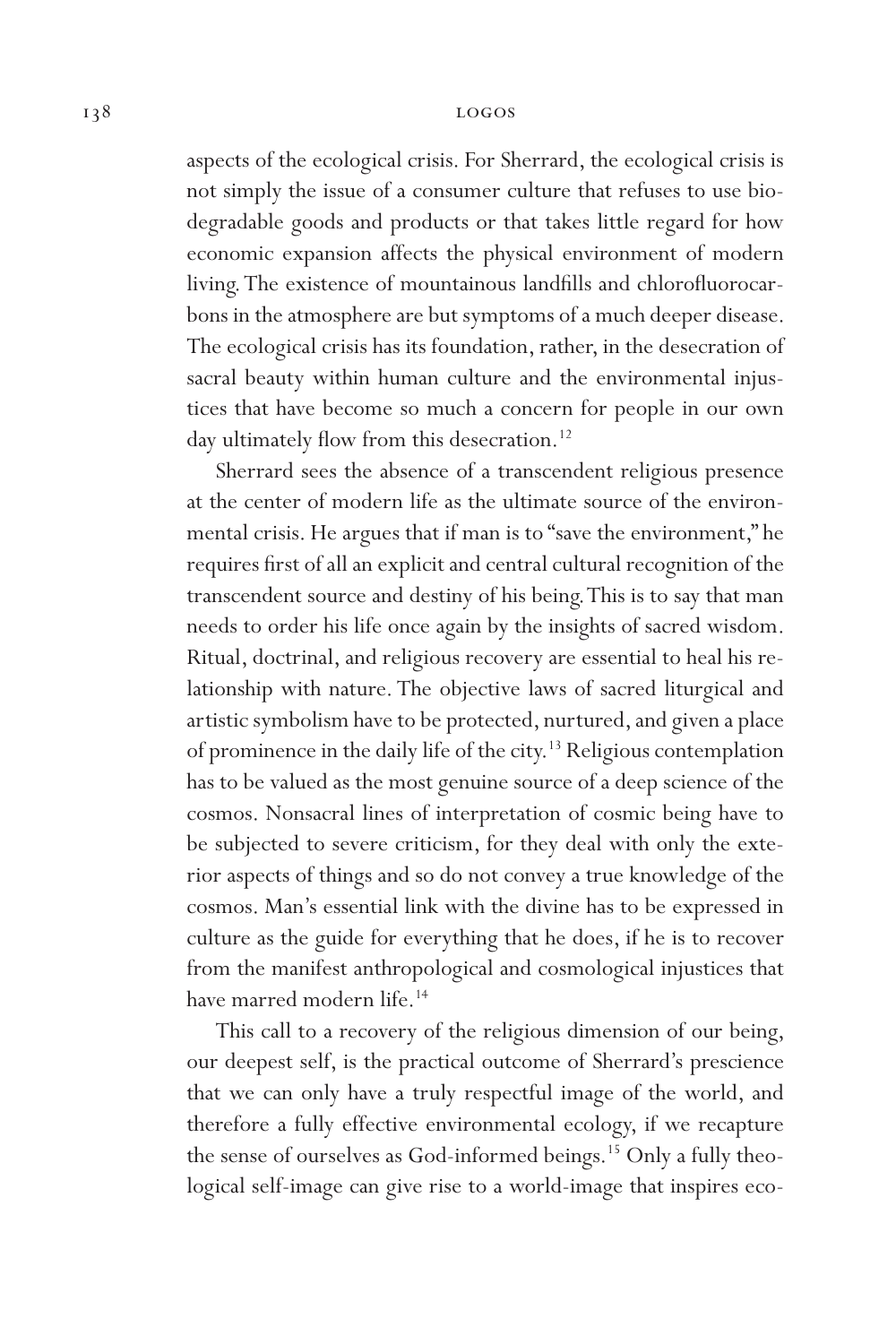logical justice. We are from God and are not merely "two-legged animals," and our relationship to the world depends upon whether we realize this. Sherrard argues that full acknowledgement of the divine origin of our nature requires a thoroughgoing, unstinting critique of secular humanist anthropologies that presume to be able to elucidate the nature of man on the basis of the findings of modern science alone:

In the great creative [religious] cultures of the world, human beings do not regard themselves as two-legged animals, descended from the apes, whose needs and satisfactions can be achieved through pursuing social, political, and economic self-interest in the material world and as though their life was confined to a material space-time dimension. On the contrary, they think of themselves first and foremost as descended from the gods, or from God, and as heirs to eternity, with a destiny that goes far beyond politics, society and economics, or anything that can be fulfilled in terms of the material world or by satisfying their mortal and physical desires and needs. They think of themselves as sacred beings, even as semi-divine beings, not in their own right, but because they are created in the divine image, in the image of God, of a transcendent more-than-human form of consciousness. They come from a divine source, and the divine world is their birthright, their true home.<sup>16</sup>

One often encounters theologians nowadays who talk about recapturing a sacramental image of the cosmos. From many theologians who have not assessed as deeply as Sherrard the foundations of modern science such talk can sound like a romantic dream, as if we can just choose to "reenchant" nature on a whim. Sherrard's analysis is deeper than typical arguments for the reenchantment of nature in that he realizes that the recovery of a sacramental vision of the universe requires a recovery of the tradition of the Christian sacred in its fullest manifestation. Contrary to the standard talk of contem-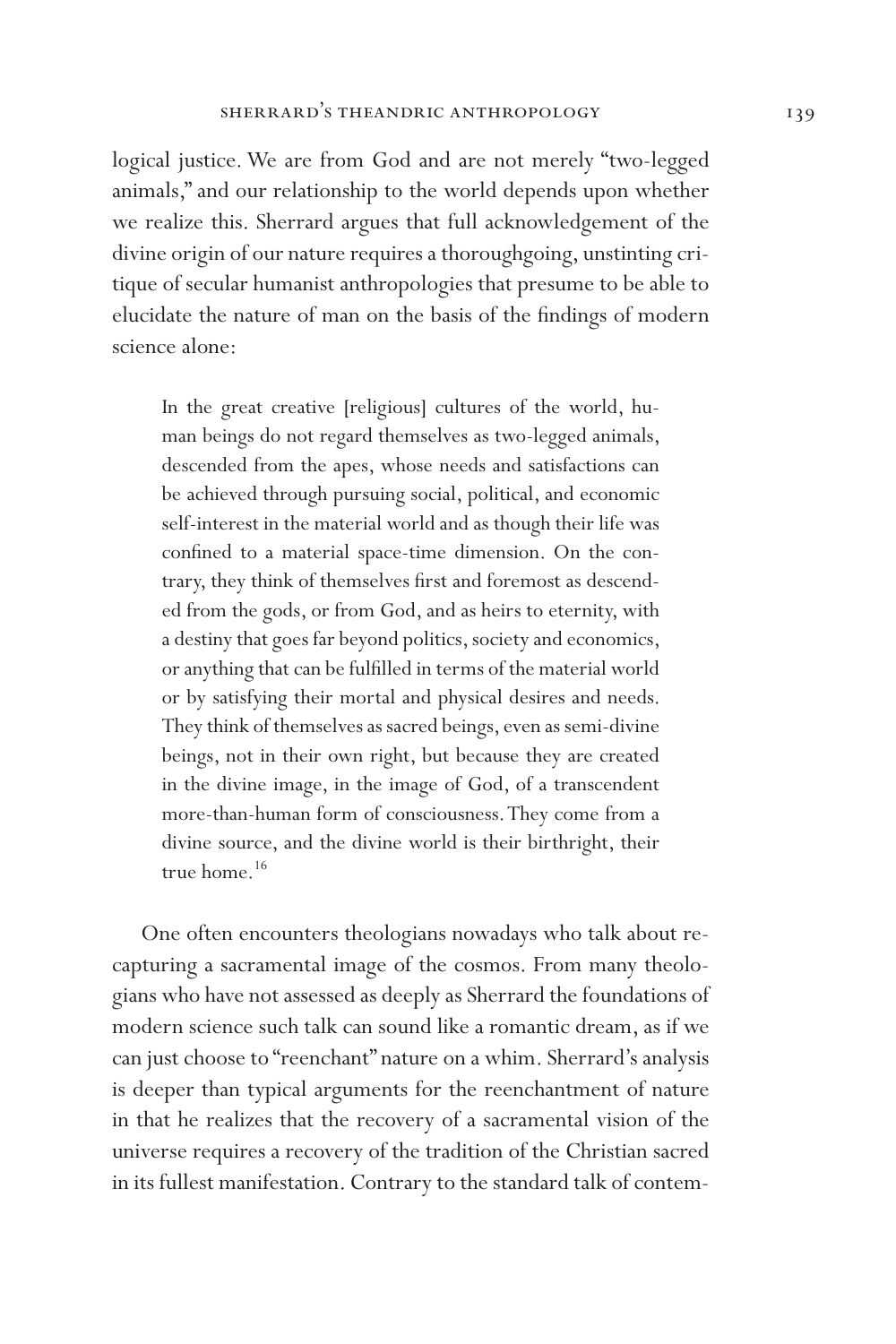### 140 LOGOS

porary theologians he argues that modern science is so essentially desacralizing in its fundamental motivation that it is difficult if not impossible to reconcile it with a sacramental vision of faith. There is a fine line, he argues, between modern science and pure scientism, the former having attained to a position of cultural dominance precisely because the latter has engulfed the modern Western mind. The recovery of a sacramental understanding of nature cannot be, then, merely a project of reenchantment. We cannot simply superimpose our dreams for what we think the world could or should be onto a physical foundation that we think in reality comprises purely mechanical parts or mathematically reducible quanta of mass and energy.

The recovery of a sacramental world-image requires a sense of nature that has nothing in common with the reductionist visions of Bacon or Hobbes or Descartes or with any of their oftentimes unwitting postmodernist heirs. In recognizing this, we would be, with Sherrard, a far cry indeed from Sallie McFague's "eco-feminism" or Matthew Fox's concept of the cosmic Christ.17 Both McFague and Fox give unquestioning allegiance to the modern scientific worldview. In contrast to these representative contemporary theologians, Sherrard recognizes that in order to understand the world sacramentally we must see its material "foundation" in integration with higher ontological planes. Indeed, it is these higher ontological planes, and not matter in and of itself, that are the foundational realities of cosmic being.

Sherrard realizes that a truly religious and therefore humane worldview would sharply contrast with modern, horizontalizing concepts of the world. Unlike McFague and Fox, he understands that the recovery of a truly sacramental cosmology requires that we be instilled with an awakened sense of the constitutive relationship of all things to their eternal, transcendent source. He realizes that it is precisely the sense of their relationship to their transcendent Creator that inspires religious people—and Christians most of all—to see the world in a sacramental way. Religious people do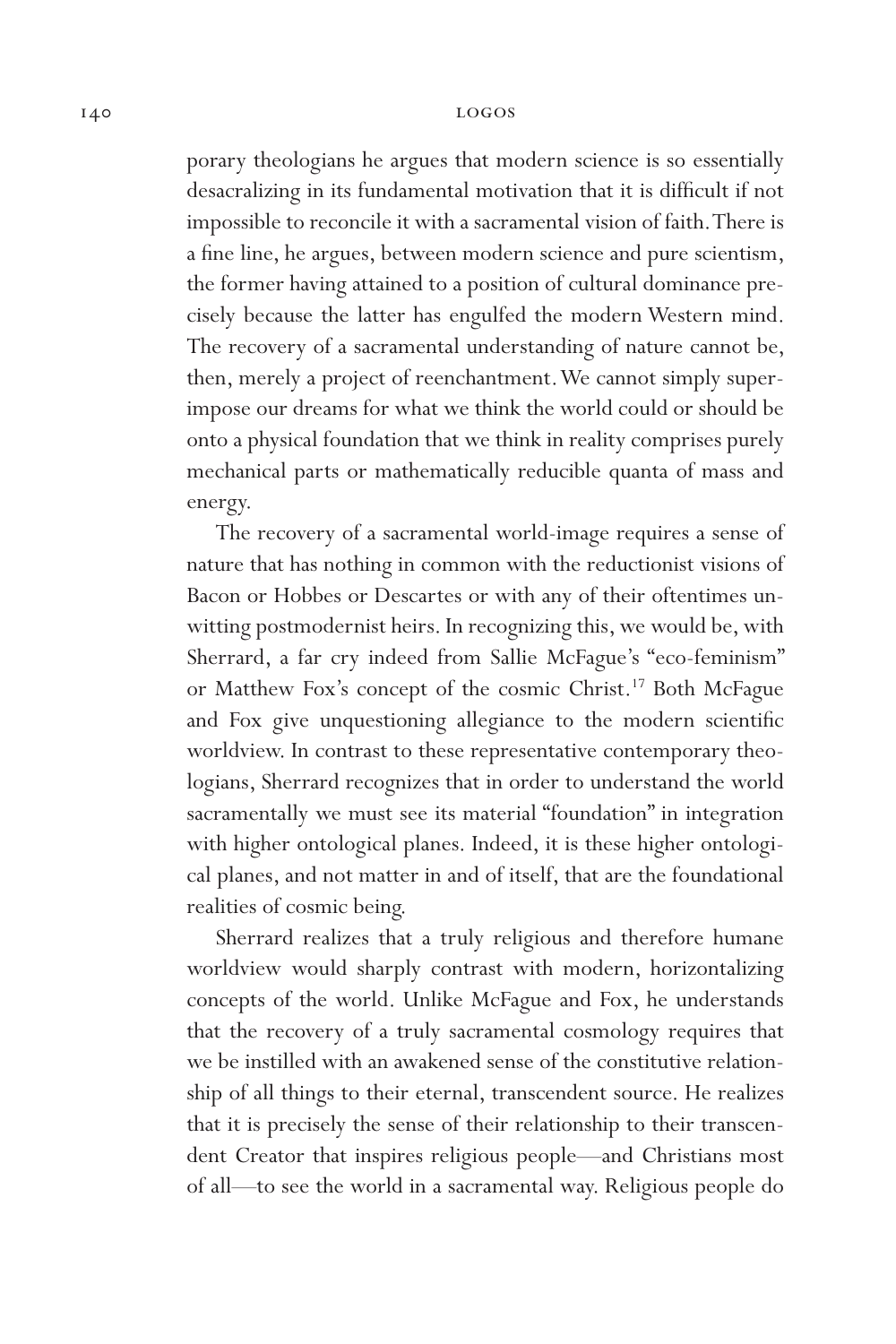not "look upon what we call the outer world, the world of nature, as a mere chance association of atoms or whatever, or as something impersonal, soulless, inanimate, which they are entitled to manipulate, master, exploit and greedily to tamper and mess about with in order to gratify their greeds and their power lusts. They look upon nature, too, as a divine creation, as full of a hidden wisdom as they themselves are, as full of a personal, sensitive soul-life or psychic life as they themselves are."<sup>18</sup>

Many theologians today are deeply concerned with the problem of environmental ecology, but they tend to let political and economic concerns dominate their thinking. Sherrard's work is a fully theological rejoinder to any form of political or economic reductionism. His suggestions for sacramental recovery, if followed on a wide scale, would spell the end of the technological imperative that propels modern civilization with its concomitant conception of man as a purely political or economic creature. With this said, Sherrard does not recommend "back to nature movements." He is a proponent of high religious civilization, though not imperialist and colonialist, and there is as a result a strong sense in his writings of what the postconciliar popes refer to as "integral human development." He is at pains to teach us, however, that any presumed human development that is not nourished by sacred wisdom carried in the context of sacramental tradition is ultimately dehumanizing.

Obviously, Sherrard's analysis of the human image that motivates modern scientific cosmology is uncompromisingly critical. Many readers of Sherrard have found him to be too one-sided in his assessment of modern science, but perhaps, as I have already suggested, it is precisely his sort of criticism that needs to have a greater hearing in our own day, when an increasing cultural prestige is accorded to sociobiologists and transhumanists and eugenicists of varying degrees of self-awareness. It is no accident that the modern world, when it has not been directly ensconced in terror and bloodshed, has been always on the precipice of tyranny and holocaust,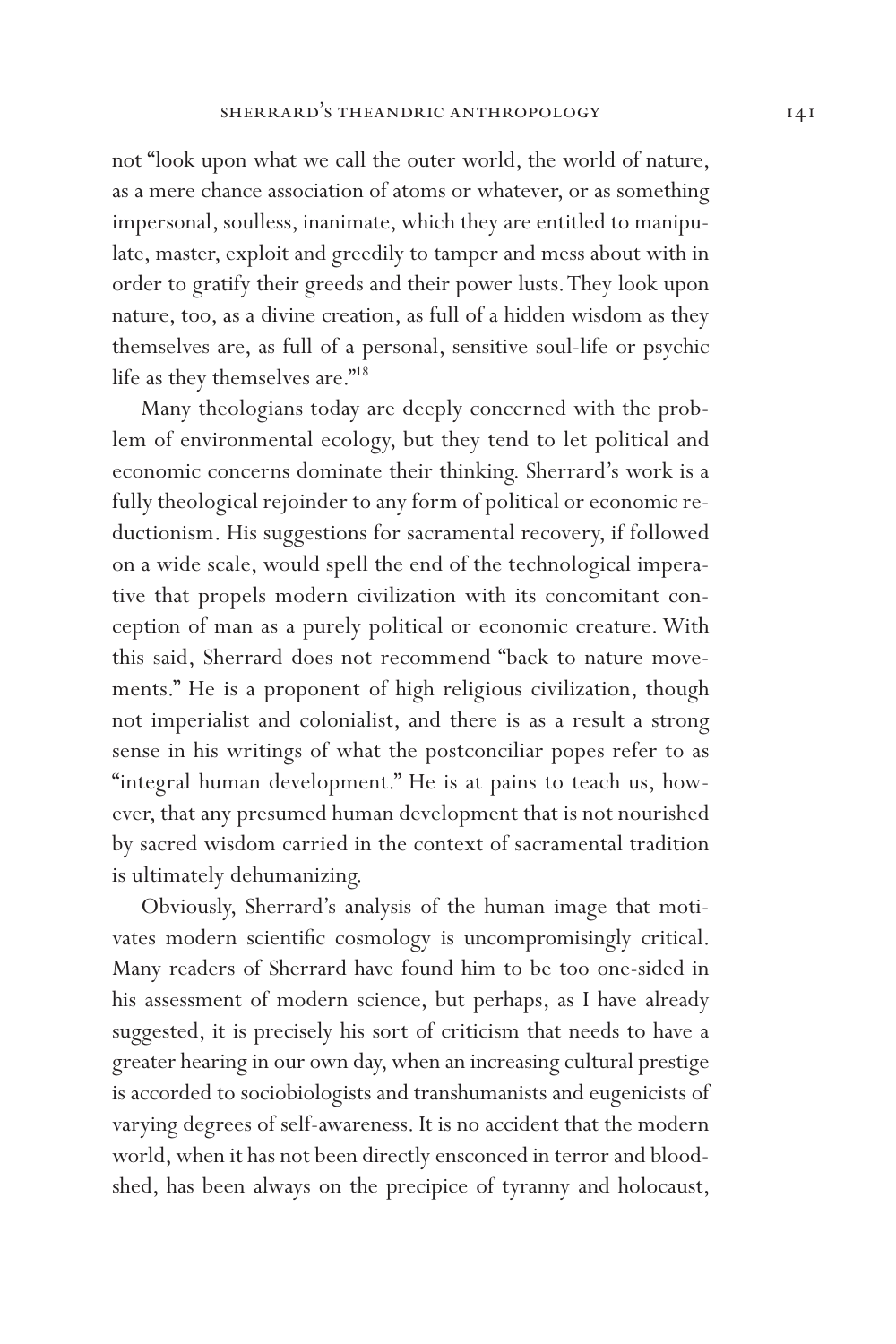and Sherrard's analysis implies the clearly logical path that leads from the apotheosis of science and technology to the mass gallows, the gas chambers, the death camps, the abortion mills—and the destruction of the physical environment.

He forces us to ask ourselves how a "two-legged animal" could have an eternal moral value. If man is merely an accident or epiphenomenon of physical processes, how can we secure his dignity or his rights except on the basis of the shifting will of an increasingly vulgarized mass consciousness? And if man cannot see his own self in terms of the enduring dignity of his spiritual essence, how can he see anything else in that way? It is, again, no accident that he would turn his technology toward nature in the manner of brutal exploitation. It is no accident that humans who have come to see themselves as no more than "two-legged animals" would "deliberately blast out [nature's] guts through testing their atom and nuclear bombs, savage its skies with the din and stench of aeroplanes and space-craft, poison its rivers, its lakes, its seas, its underground waters through spilling chemicals into them or through the leaching of toxic wastes, or rape it in any of the thousands of ways in which we are now raping it."<sup>19</sup>

All of what I have expounded thus far implies that Sherrard is a forceful exponent for the recovery of the Christian Platonist tradition of theology. His work is indeed thoroughly suffused with the metaphysical wisdom of this tradition in both its ancient and modern guises. This gives his analysis a great force of philosophical depth that is entirely lacking in the superficial indictments of the monotheistic religions, and of Christianity most of all, issued by the likes of Arnold Toynbee and Lynn White.<sup>20</sup> For these thinkers, the ecological catastrophe has its roots in the inspiration of classical Christian theology, which presumably sees man as a mere dominator of the natural world. It is not without pertinence to note, then, that the ecological crisis is, after all, a distinctly modern crisis. The age of its creeping advent in the modern West corresponds precisely to the age of the advent of a cultural shift from the metaphysical per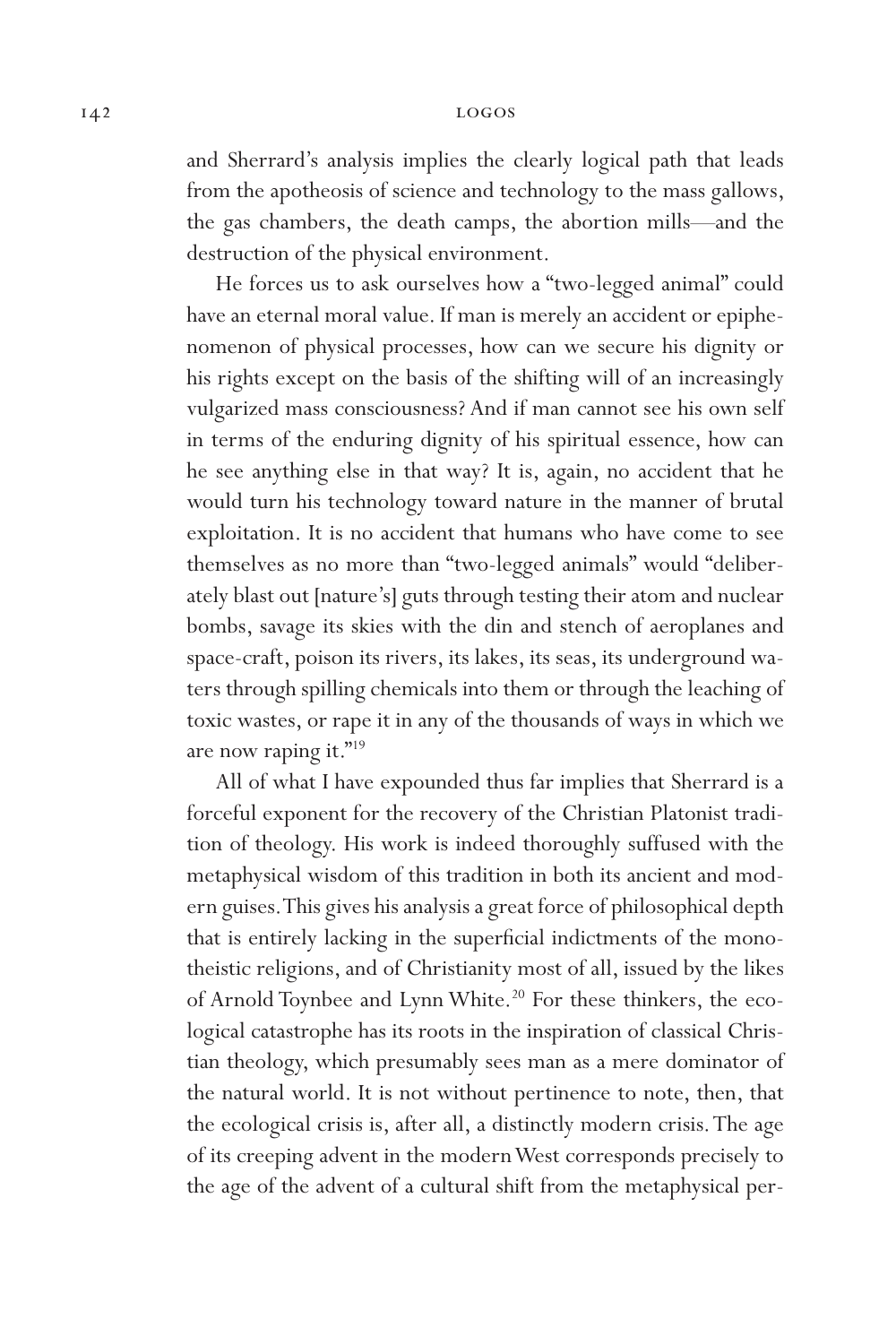spective of classical Christian theism, with its fully participationist doctrine of creation, to the scientific dualism first foreshadowed in late medieval nominalism.

Sherrard is surely truer to history than Toynbee or White in seeing that the modern world has gone down its brutalizing path because it no longer understands finite being in terms of the Christian doctrine of creation.<sup>21</sup> How, after all, can we know or respect either ourselves or the world we live in if we ignore the very ground of our being? Desacralized man fancies himself completely autonomous, self-sufficient, and able to understand the cosmos solely by assessing its material and physical dimensions. Has not Sherrard taken precisely the correct tone in responding to this modern pretension with mocking derision, naming it for what it is—"imbecilic"?22 Some contemporary philosophers of an analytic persuasion consider it derisory to label one of their peers a Platonist.<sup>23</sup> But should a theologian be constrained, for fear of incurring such a superficial rebuke, from asking what must be for him the necessary question of how it is possible to know the plenary reality of anything without seeing it in the light of its share in God's eternal being?

The Chalcedonian tradition of Christian orthodoxy has taught us that it is indeed impossible to know any finite reality if we detach it in our speculative endeavors entirely from its eternal ground.<sup>24</sup> God's revelation in Christ has a meaning that encompasses all of reality. No finite being, as many Church Fathers and Scholastic theologians understood, can be truly itself unless it is fully interpenetrated by its *logos*, or the idea that God has of it within himself, in his own eternal Logos, from all eternity.<sup>25</sup> We cannot know anything in full without knowing its *logos*. We cannot know any *logos* in full without knowing the Logos. The ideal and the real must come to correspond in any finite being if it is to shine forth in the full splendor of its truth. This implies the need, if we are to develop a fully coherent science, or to understand the beings of nature as they truly are, to be able to make reliable assessments of the relationships between matter and form, symbol and referent, inner and outer, and essence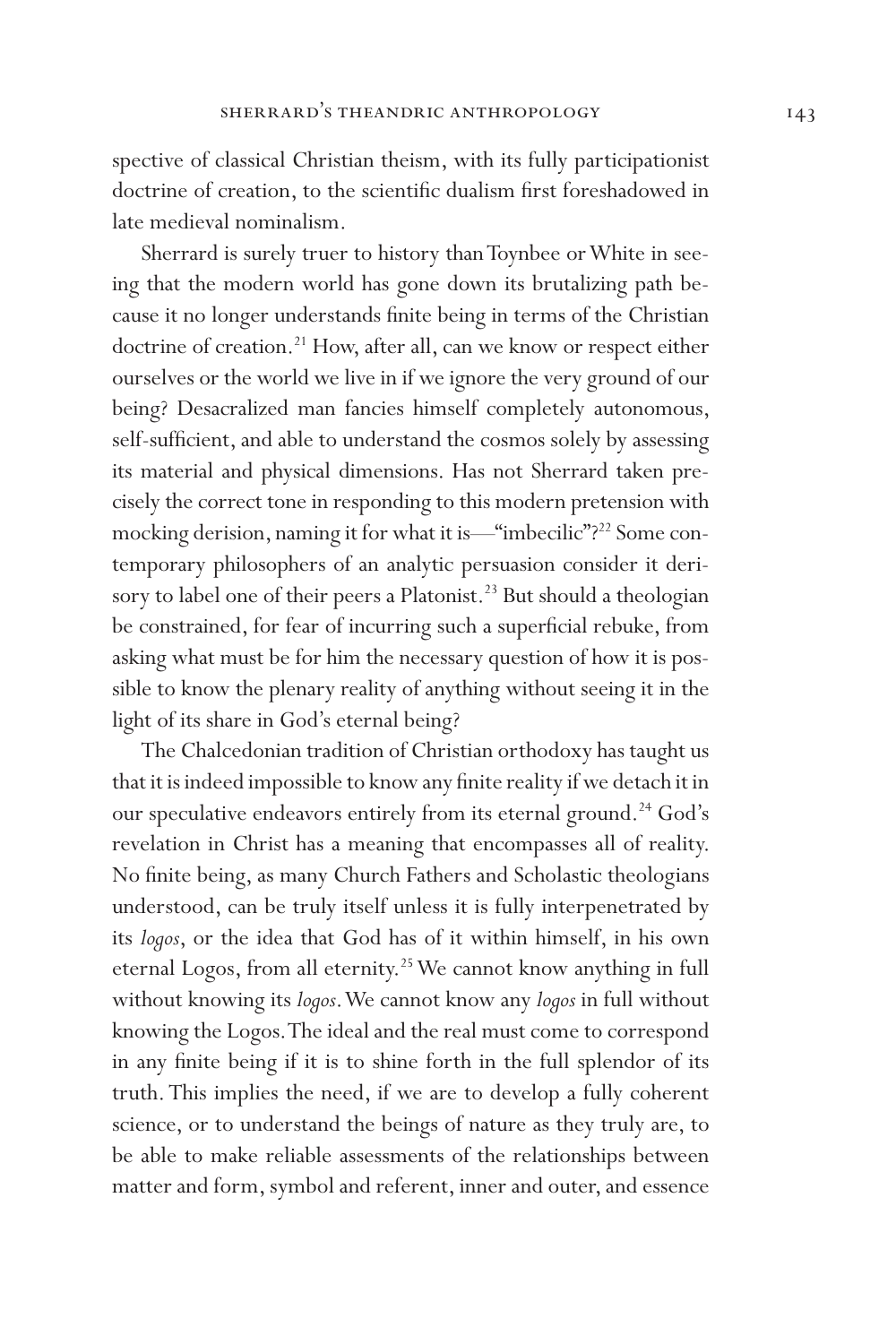### 144 LOGOS

and manifestation. Modern science, in and of itself, does not give us the means for elucidating these relationships.

It was precisely Guénon's intention to recover the ancient religious participationist cosmologies so that we might have the wisdom once again to understand the world in its exemplary relationships.<sup>26</sup> Sherrard has obviously learned from Guénon in this regard. Thus, like Guénon, he takes full account of the interplay between the inner and outer dimensions of finite beings. Sherrard, like Guénon, realizes that one does not reach to the truth of a being by focusing only on its outer appearance in the manner of modern empirical investigation.<sup>27</sup> One must, he realizes with Guénon, know its inner reality, even as this is made known through its appearance, and this will elucidate the meaning of its manifestation as well.<sup>28</sup> No being can be understood, then, without seeing it in connection with its archetypal meaning. Both Sherrard and Guénon understand that it is necessary to encourage a theology of symbol and manifestation or a truly sacramental ontology if we are to restore *scientia* to its ancient scope and therefore dignity.

On the other hand, unlike Guénon, Sherrard does not stop with a generically monotheistic doctrine of participation. His thinking is, again, fully Chalcedonian. He understands the participation of all things in God in a Christological and trinitarian manner, and he focuses on the consummation of worldly being in the human person deified in Christ.<sup>29</sup> As for the great patristic and Scholastic theologians, so for Sherrard it is specifically Christ, the Second Person of the Trinity, the Archetypal Man and thus the Archetype of all archetypes, who is the beginning and end of all finite beings.<sup>30</sup> At the same time, Sherrard develops this ancient Christian tradition by using the language of the nineteenth-century Russian theologian and sophiologist Vladimir Soloviev. Like Soloviev, he speaks of the "divine-humanity" of Christ and of His "God-manhood."31 These expressions serve to highlight the reality of Christ as the exemplary man, as the eternal fullness of humanity, "the first-born of all creation" (Col  $1:15$ ), who perfects the human being by adopting him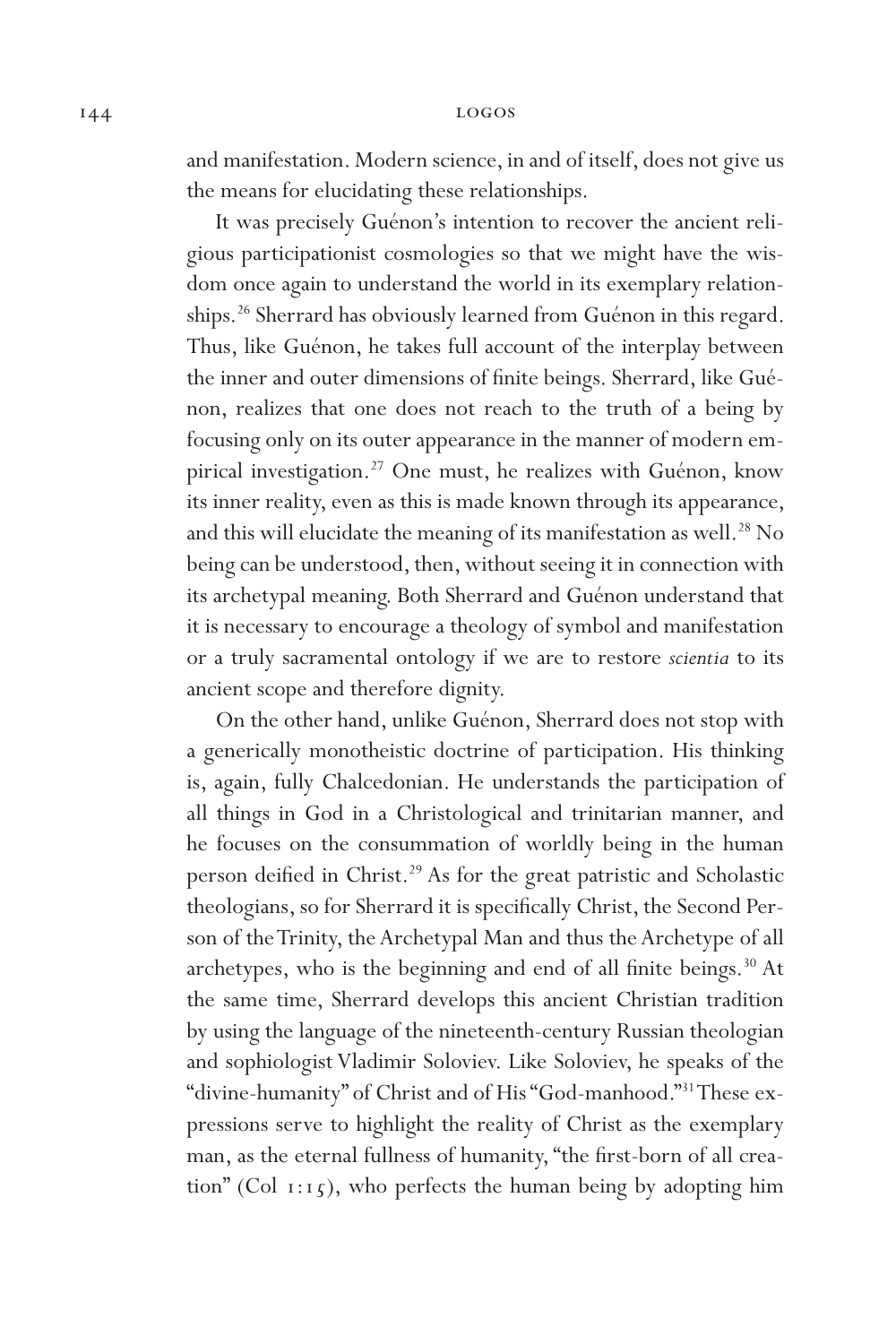into his eternal filiation or sonship. Christ is the eternal model of the human being who, in his hypostatic union, shows forth and actualizes everything that man has it within himself to become.

This manner of understanding Christ's relationship with humanity stresses that there is reciprocity in God's communion with man. On the one hand, it places an emphasis on recognizing that if we are to be fully ourselves God must be the determinative element of our being, the innermost, active center of our existence. On the other hand, it teaches that there is a fulfilling potentiality in human nature that brings God to completion in the hypostatic union.<sup>32</sup> This sounds very Hegelian, but it would be truer to Sherrard's (and Soloviev's) fully traditional intention to place this idea in line with Hans Urs von Balthasar's understanding of the trinitarian *perichoresis* in relation to creation than in the trajectory of a purely Hegelian mode of thought.<sup>33</sup> While lamenting the modern Western ecclesiastical theologian's undue fear of any sort of theological expression that can be even remotely associated with pantheism, Sherrard nevertheless fully recognizes the transcendence of God to finite being.<sup>34</sup>

Sherrard's argument in this respect may be taken as an attempt to provide a corrective to certain types of theology that fail to grasp the power of the grace of union by which God wills to establish communion with his creature. Sherrard in no way denies the eternal distinction of the natures in Christ.<sup>35</sup> He is a disciple of St. Maximus the Confessor and not a monothelite or monoenergist, however confusing his manner of expression may seem to be at first glance.<sup>36</sup> Without the "otherness" of the natures in Christ, he argues, there could be no communion of interpenetration between them. There could be no ecstatic self-completion. Christ's divinity radiates through his humanity, but this requires that he be both fully and "eternally human" (another expression that Sherrard derives ultimately from the Solovievian tradition) and fully and eternally divine. Christ fills his humanity with his Godhead, unlocking its inner potentialities from without and from within. On the other hand, his humanity gives his divinity the fullest mode of self-manifestation.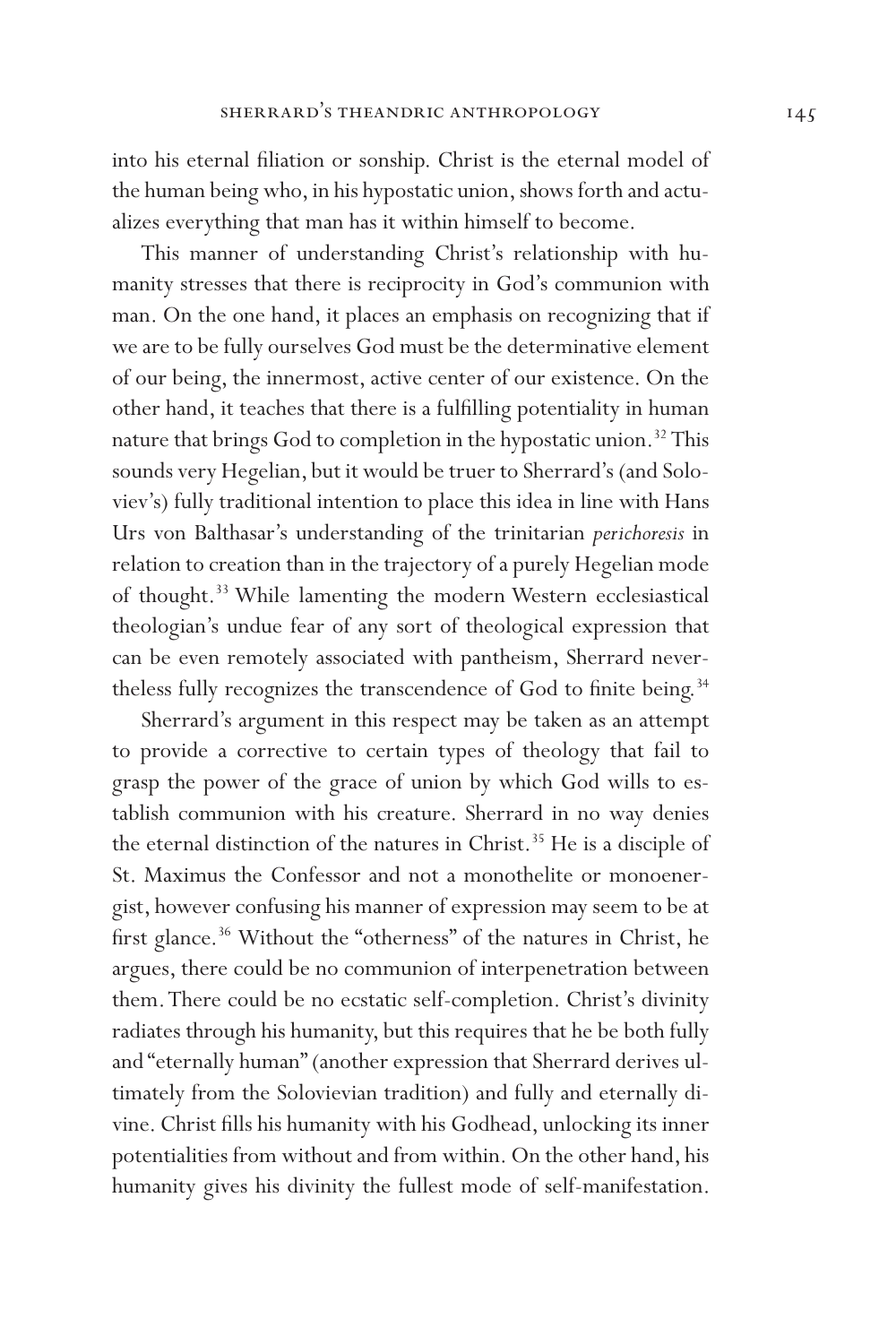### 146 LOGOS

There is both perfect otherness and perfect union in Christ's hypostatic subjectivity. God shows himself for who he is through the human nature that he assumes in the hypostatic union. But he could not do so if man, the highest exemplar of created alterity, refused to be the instrument for his manifestation.<sup>37</sup> In stressing the foregoing points, Sherrard's work thus takes on a profoundly Marian as well as Christological dimension, as Mary is the archetypal created personal "other" in relationship to Christ and the Holy Spirit.<sup>38</sup>

Christ's intimate union with man in the hypostatic union in no way diminishes the specific activity of either his divine or human nature, and this is what is meant by speaking in terms of theandric anthropology in describing Sherrard's theology. Though they exist in a relationship of interpenetration and *perichoresis*, the divine and human natures in Christ are nevertheless joined together without confusion or change. They work together in Christ as a full unity through the power of his divine subjectivity, each according to its own mode, but in a perfect, cooperative, theandric synergy.<sup>39</sup> Christ's theandric activity is the model for all human perfection. Through our own personal divinization in Christ, we imitate, by an interpenetrating participation or filiation in him, the unified activity of the unconfused natures in his personal unity. We do no lose our individual identity in Christ. Our personal identity, just as human nature as such, is perfected by our share in the trinitarian life and by Christ's dwelling within us in his Spirit as the fullness of our being.<sup>40</sup>

Sherrard expounds the God-world relationship in terms of this just-described Chalcedonian theandrism in order to counter the modern idea that man and creation are self-sufficient and autonomous realities, with no final destiny transcending spatiotemporal immanence. Contemporary theologians could hardly be insistent enough to follow him on this point. If reality is collapsed, as it is by the scientism that dominates contemporary society, to the plane of contingent, horizontal movement in space and time, then it is no surprise that moral relativism should emerge in our day with such persistence. It is no surprise that we should, as a result, think that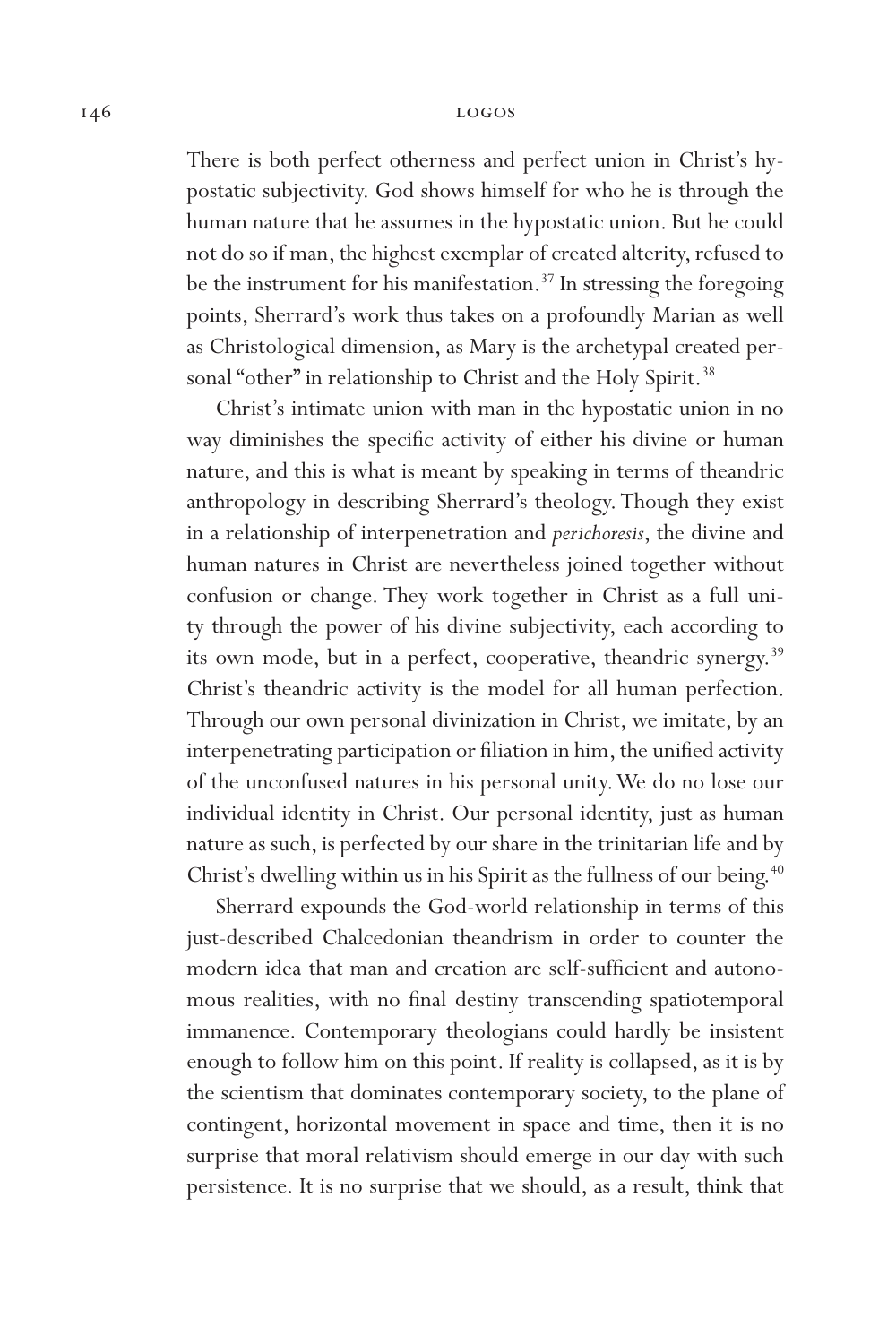physical nature is just a field for exploitation by our unanchored, egocentric volition. Martin Heidegger was famously critical of modernity's technological ontology, but he was captured by its nonteleological way of understanding the world, and his criticism of technological ontology thus tends to fall as flat as that ontology itself.<sup>41</sup> Sherrard, by contrast, moves our thinking in a vertical direction, seeing that all reality is grounded in the eternal, non-contingent, enduring reality of God's Eternal Word.

The point needs to be highlighted, in the face of a certain extrinsicism that still persists in Catholic theology, that to see the world in these participationist terms is in no way a retreat to a merely philosophical Platonism. The incarnational centering of Christian doctrine links the eternal with the finite in a profound unity that surpasses the concepts of all purely philosophical metaphysics. Sherrard's theology makes this Christian distinction clear. But even the best Catholic theologians of the twentieth century realized that modern Western theology, having lost a sense of the universal scope of the profound unity of the eternal and the finite in Christ, should turn more in the direction of the traditional patristic emphasis on the participation or filiation of all things in the Eternal Word.<sup>42</sup> Thus, one could rightly interpret Sherrard's work as aligned with the Catholic Church's own recent and internally corrective renewal of its theological schools. Nevertheless, Sherrard could use a Western or Augustinian precision, for he does, it seems, display a tendency to collapse the order of redemption into the order of creation.

By issuing this caveat, I mean to say that Sherrard downplays the unique importance of Christ's personal mission of redemption in salvation history in order to emphasize Christ the Eternal Word and Creator who is always present in all things. Sherrard does effectively recapture the doctrine of Maximus the Confessor and others in the tradition according to which the Incarnation of Christ is a perpetual reality that is not limited to his historical Incarnation alone.<sup>43</sup> With the Confessor he can say that Christ "wills always to perform the miracle of His Incarnation in all things."44 This particular Chris-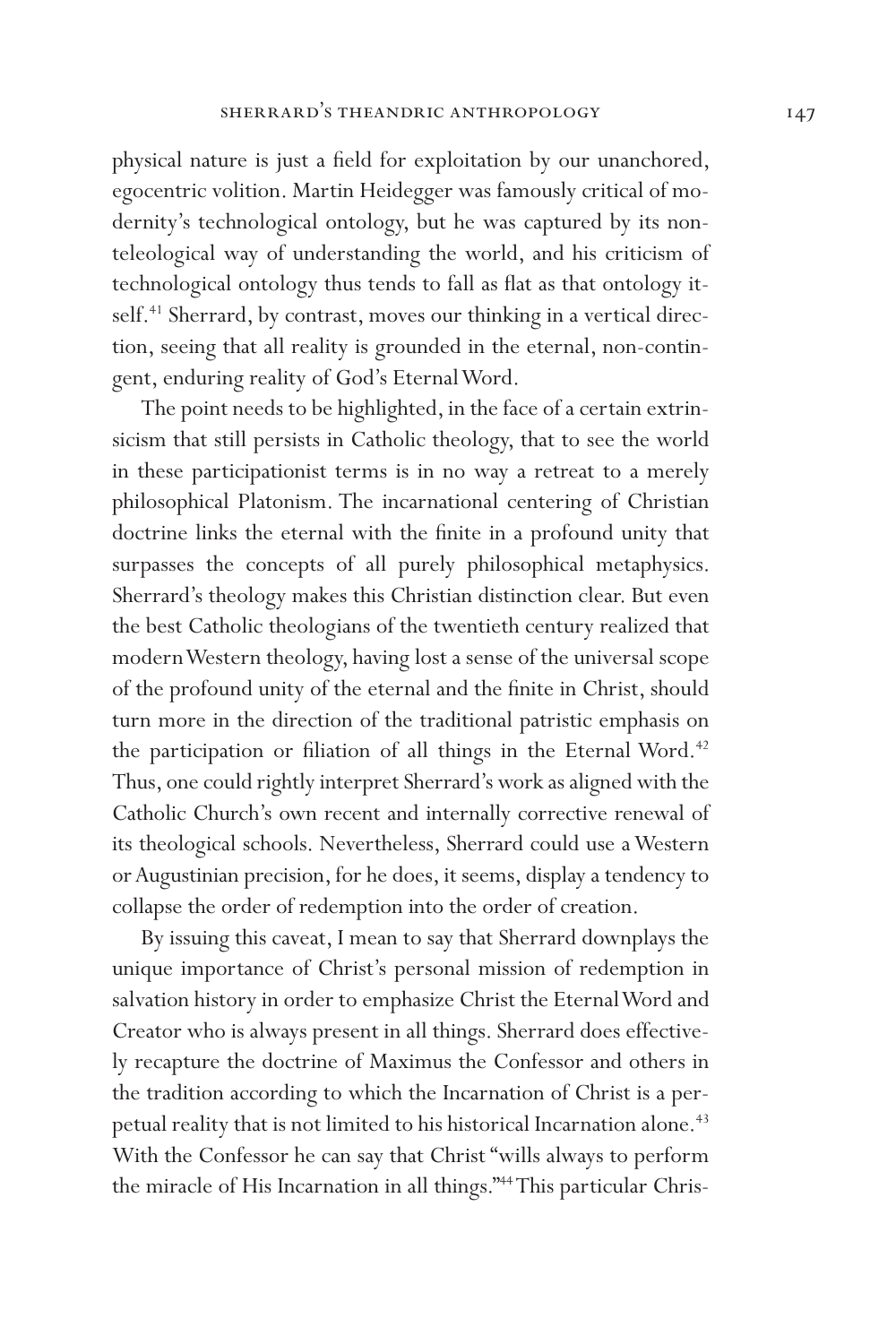tological emphasis does help us to see that there is nothing in our existence that is absolutely untouched by Christ's creative presence. It is important nevertheless to balance the emphasis on Christ the Pantocrator with an emphasis on Christ the Eternal Word fully and uniquely present in salvation history, whose Crucifixion is the only true path to personal and cosmic recreation.<sup>45</sup> As Hans Urs von Balthasar was at pains to insist—even as he himself recovered in a most sympathetic way the Christological, participationist theology of Pseudo-Dionysius—our participation in God is by grace and not by nature.<sup>46</sup>

#### *II*

If Sherrard is an advocate of Christian Platonist participationist metaphysics, or, more precisely, of participationist Christology, as the preceding exposition shows, then it stands to reason that he would also urge the importance of recovering a Christian Platonist epistemology. And, indeed, throughout his writings, he emphasizes that it is only through our "spiritual consciousness," our *nous* or *intellectus*, that we can attain true knowledge. He consistently stresses that *dianoia* or *ratio*—discursive reason—requires contact with the trans-temporal and trans-spatial realities of the Logos of God if it is to connect with the eternal meaning of finite beings and to carry out sound deductions.<sup>47</sup> Lacking contact with the archetypal realities of being, *ratio* becomes the base instrument of ego-consciousness and a mere tool for our self-gratification.<sup>48</sup> We can only see the hidden depths of being, Sherrard argues, if we are moved by the proper mode of consciousness, which must be shaped by intimate union with God through religious contemplation.

In many ways, Sherrard's emphasis on the primacy of the intellect over pure reason is similar to the uncovering of the "reasons of the heart" by the modern Augustinian tradition in the West, although Sherrard obviously sees himself as much more in the line of the Alexandrian tradition of Clement and Origen than in the line of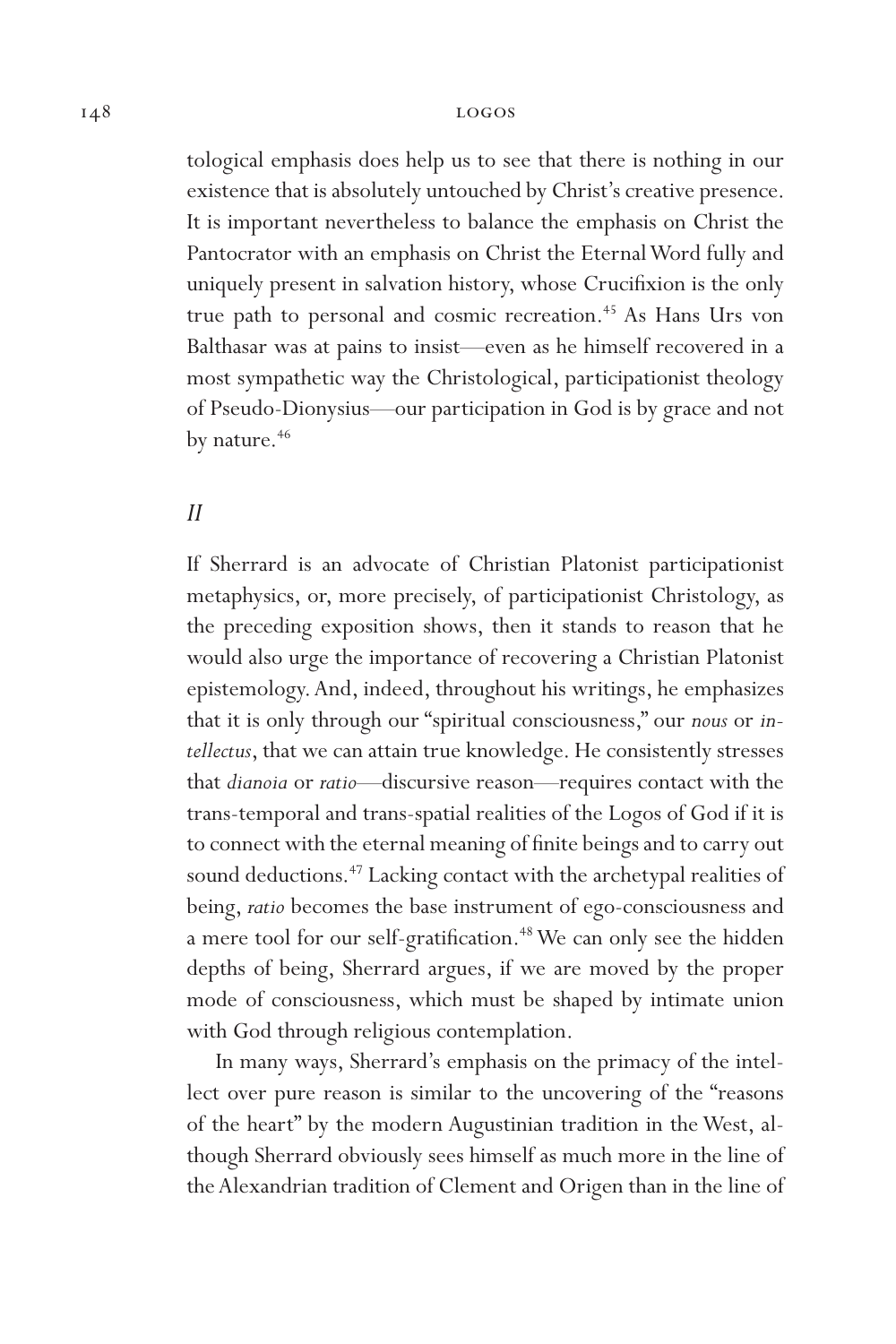St. Augustine. Sherrard insists on the recovery of Christian gnosis, which he considers to be a particularly Eastern Christian concern. He argues that the sacramental activation of *nous* or *intellectus* is a religious imperative: we must, he insists, seek to know the world truly in Christ.49 The crisis of our time is for Sherrard (as for Guénon, in fact) primarily a gnoseological crisis.<sup>50</sup> Sherrard's doctrine emphasizes the noetic culmination of human experience in Christ. He does not, it is true, emphasize charity in the way that Benedict and the Augustinian tradition do, yet his theandric anthropology can easily be turned in support of this emphasis. After all, it is as true if not truer for Augustine as for any Church Father that charity is a gift that we receive only by incorporation into the Mystical Body of Christ through the power of the Holy Spirit. It is a general axiom of the Church Fathers, in both the East and the West, that in Christ and by the power of the Holy Spirit our perfection in knowledge coincides with our perfection in love. There is, moreover, an acknowledgment in Sherrard, as in Pascal, that purity of heart and love of truth are the necessary preconditions for knowing the truth.

Sherrard sees the idolatry of discursive reason—nonsacramental, a sham gnosis—as the worst of all sins besetting modern man. Having locked himself in his own immanence, modern man has pushed forth discursive reason as the highest faculty of knowledge, presuming that he can know the reality of cosmic being without being informed by the intellect's contact with super-sensible or metaphysical realities.51 He takes it as a dogmatic assumption that the way to get at the truth of the beings of nature is by means of mathematical analysis of the data of sensory experience.<sup>52</sup> His sense of the true reality of knowledge is, as a result, sorely misguided. He is operating in the wrong mode of consciousness, allowing himself to be dominated by mathematical quantities.<sup>53</sup> The end result is to eliminate all meaningful existence, including human intelligence, from the category of the real.<sup>54</sup> In sum, Sherrard's epistemology contains a trenchant diagnosis of the modern tendency to reduce man to nothing more than a constructive or deconstructive subjec-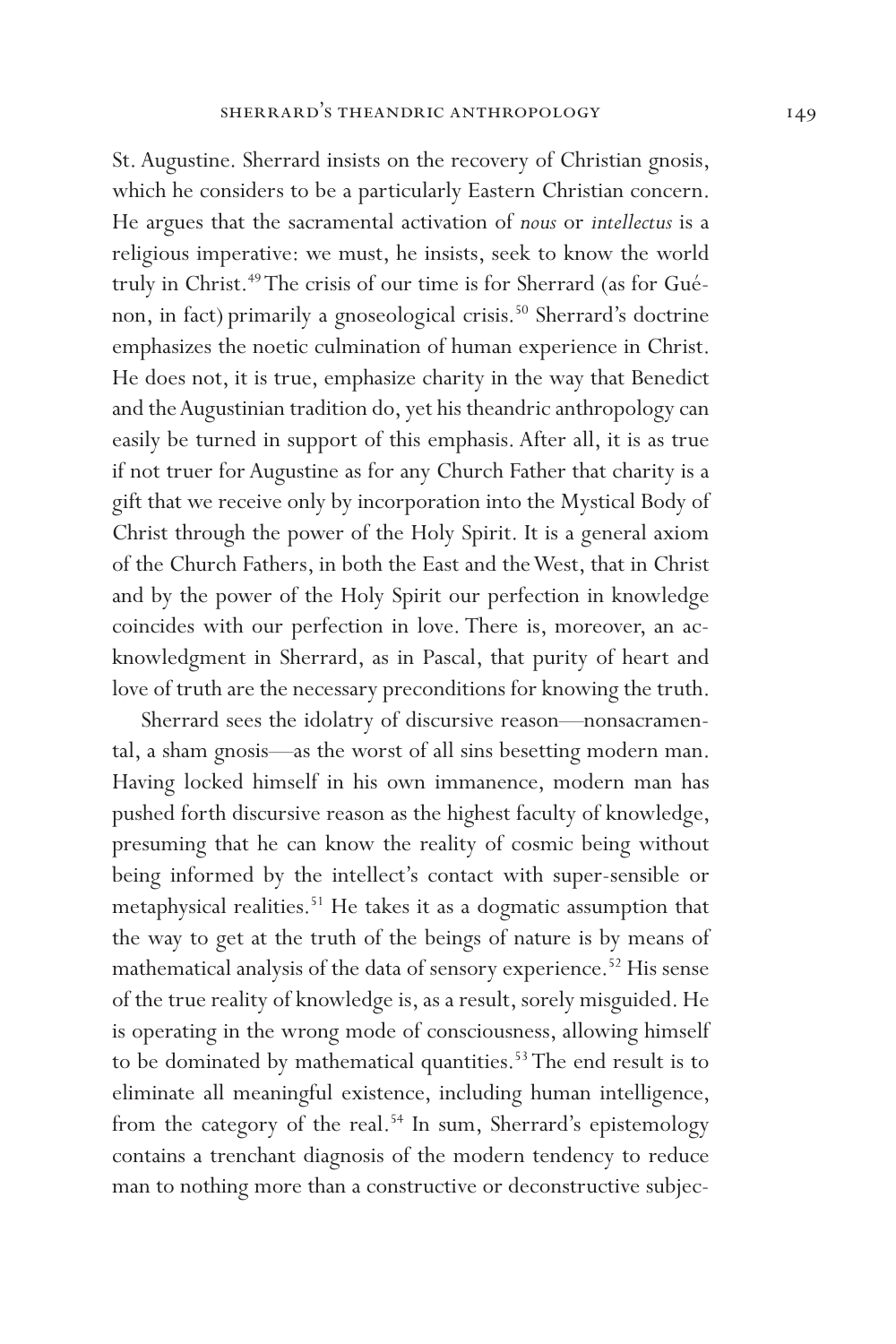tivity, no longer dwelling within a world of essential meanings and objective perceptions and experiences.

This diagnosis is a powerful jolt that forces us to confront the consequences of our self-banishment from the universe. What happens to us or to the world if we no longer understand our inner experiences as having an existence that is meaningfully compatible with the category of truth? This is ultimately the question we must face, having placed ourselves under the reign of quantity. Given this situation of self-imposed exile, we can at best envision ourselves as a packet of fleeting whims and willfulness, whose only reason for being is to pursue those whims wherever they may lead us. All cosmic reality can be for us but mathematical limit or pattern whose only "purpose" is to lie before our sovereign volition as a formless grid to be dissected and manipulated according to our basest desires. We are left only subjectively to impose values on the world where there is objectively nothing good to be discerned. There is no eternal, archetypal grounding for these imposed values. There is no standard of truth, goodness, or beauty that we must nurture in our use of the physical universe.

Sherrard compels us to see, as an essential precondition for the recovery of a sure-footed environmental ecology, that we must heal our human ecology by suffusing it once again with the undiminished sacred wisdom of our religious heritage. His critique is laden with positive suggestions and implications, but these are strong medicine. They would have us recognize that a Christian theologian who wishes to be a truly effective ecologist must be a proponent of the Chalcedonian orthodoxy and a defender of the high liturgical tradition that uplifts the intellect by contact with the archetypal realities that govern the universe. Sherrard prescribes prayer and contemplation as the medicine that we need most of all, the essential remedy that alone can heal our sick souls, our lost sense of humanity and of the world. The Eucharist of the Church, on his diagnosis and prescription, is not only "the medicine of immortality," as it has always been understood, but of participatory justice on earth.<sup>55</sup>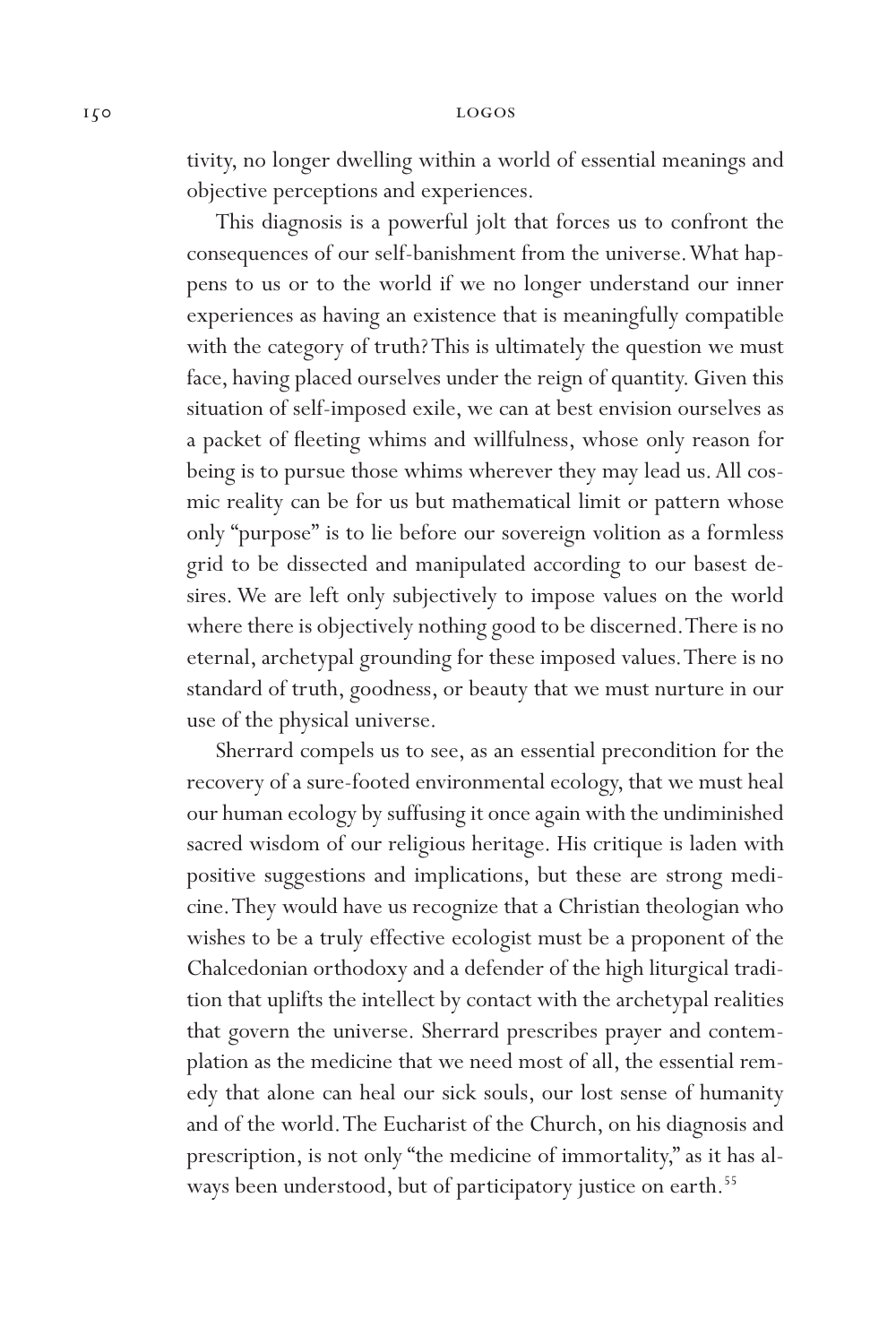He thus has much to teach us about the relationship of human ecology to environmental ecology and his work could give a fully theandric perspective to the Christological integral humanism that has become so explicitly a part of the Church's social doctrine, not least of all in *Caritas in veritate*. Obviously, his analysis cannot be appropriated without criticism by the Western theologian. In addition to problematic aspects of it that I have already mentioned, it should be pointed out that his totalizing critique of modern science, however valuable in moving the discussion of modern cosmology onto the plane of theological metaphysics, is obviously not fully in line with the more balanced suggestions in *Caritas in veritate*. Nevertheless, Sherrard's theoanthropocosmic vision of reality and call for restitution of the Christian sacred is what is needed in our time, and, I might add, in some profound ways coheres with Benedict's larger theological project. It would not be too much to say that for the Holy Father, as for Sherrard, the Chalcedonian doctrine in its fullest implications and liturgical renewal are essential for the effective realization of social and ecological justice.

#### *Notes*

- 1. Pope Benedict XVI, *Caritas in veritate,* 4:51.
- 2. On the patristic doctrine of man the microcosm, cf. Lars Thunberg, *Microcosm and Mediator. The Theological Anthropology of Saint Maximus the Confessor*, Acta Seminarii Neotestamentici Upsaliensis 25 (Copenhagen, C.W.K. Gleerup, Lund and Einar Munksgaard, 1965).
- 3. Cf. Louis Bouyer, *Cosmos: The World and the Glory of God*, trans. Pierre de Fontnouvelle (Petersham, MA: St. Bede's Publications, 1988); Dumitru Staniloae, *The Experience of God: Orthodox Dogmatic Theology, Volume II: The World: Creation and Deification*, trans. Ioan Ionita and Robert Barringer (Brookline, MA: Holy Cross Orthodox Press, 2000).
- 4. Cf. Philip Sherrard, *The Greek East and Latin West: A Study in the Christian Tradition*  (Limni, Greece: Denise Harvey Publishing, 1992). This book could serve as a primer on Eastern Orthodox complaints against the Western Church.
- 5. Henri de Lubac, Hans Urs von Balthasar, and Louis Bouyer had already thoroughly exculpated the Western tradition from radical critiques along the lines of Sherrard's. The work of Dr. Jacques Albert Cuttat is also of enduring importance in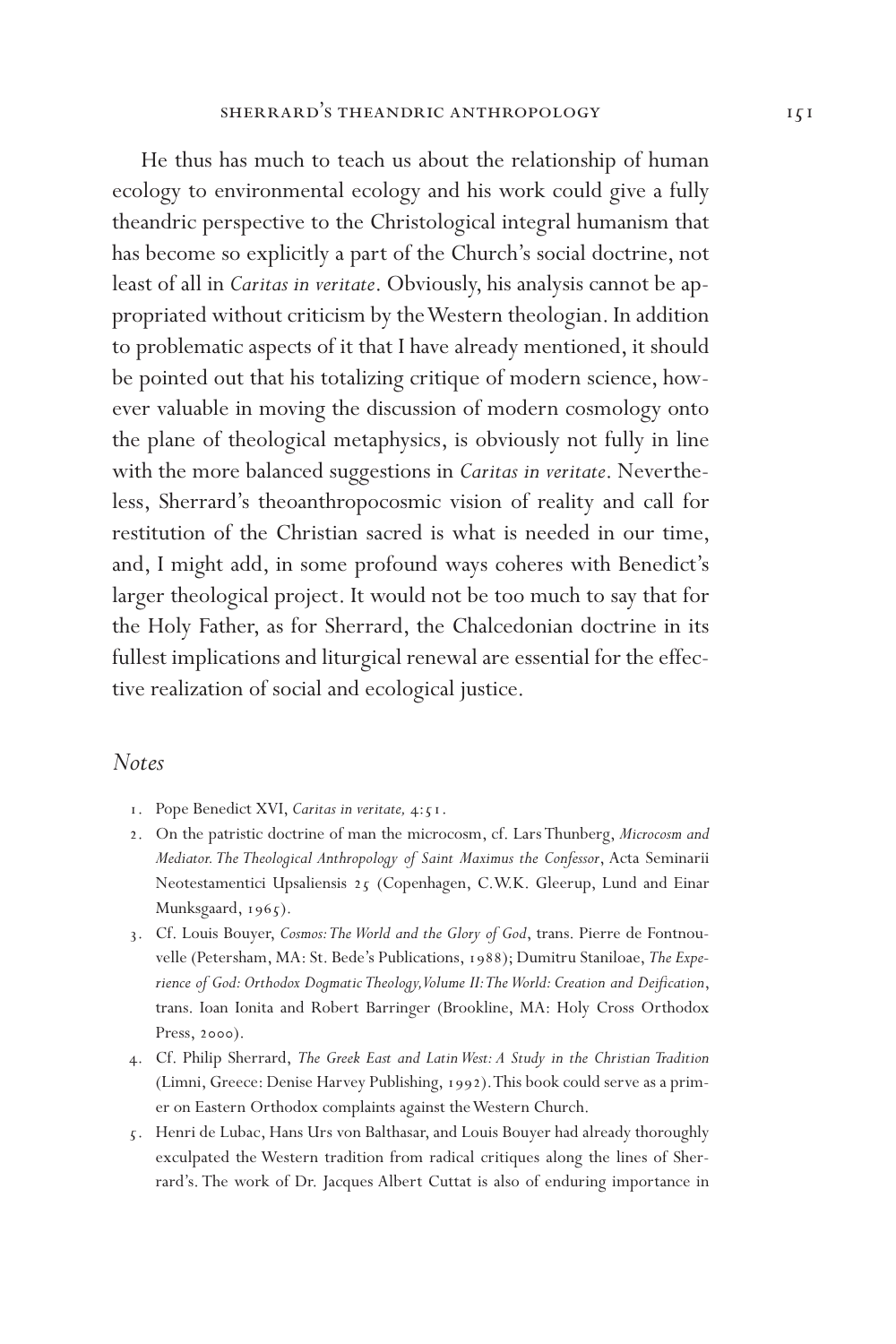showing the unique genius of the Western tradition in regard to its Christological and trinitarian centering. Cuttat also deals with the Guénonians in general. See Cuttat, *The Encounter of Religions*, trans. Pierre de Fontnouvelle (New York: Desclee Company, 1960). More recently, theologians of a "radically orthodox" bent have demonstrated anew the "theandric" depths of the theologies of St. Augustine and St. Thomas. Cf. John Milbank and Catherine Pickstock, *Truth in Aquinas* (New York: Routledge, 2000); Michael Hanby, *Augustine and Modernity* (New York: Routledge, 2003).

- 6. For a wider perspective on Sherrard, see Kathleen Raine, *Philip Sherrard (1922– 1995): A Tribute* (Birmingham: The Delos Press, 1996). One can say that Sherrard's thinking is in line with the *ressourcement* theology of twentieth-century thought in his plea for the recovery of what Hans Boersma has called a "sacramental ontology." For the twentieth-century Western tradition in this regard, see Boersma, *Nouvelle Théologie & Sacramental Ontology: A Return to Mystery* (New York: Oxford University Press, 2009).
- 7. For an historical account of Guénon's influence, see Mark Sedgwick, *Against the Modern World: Traditionalism and the Secret Intellectual History of the Twentieth Century* (New York: Oxford University Press, 2004). Sedgwick's work is journalistic and conspiratorial in tone, but it does give a sense of the scope of Guénon's influence.
- 8. Philip Sherrard, *Christianity and the Lineaments of a Sacred Tradition* (Brookline, MA: Holy Cross Orthodox Press, 1998), 76–77.
- 9. It would be enough to inventory some of the names associated, either directly or indirectly, with Guénon—but all of whom acknowledge their indebtedness to his radical critique of scientism: E. F. Schumacher; Ananda Coomaraswamy; Henry Corbin; Fritjof Schuon; Aldous Huxley; Mircea Eliade; Titus Burckhardt (the greatnephew of Jacob Burckhardt); Seyyed Hossein Nasr; Thomas Merton; Huston Smith; Wolfgang Smith; Jean Borella.
- 10. Summing up the Guénonian school in this regard is the work of Seyyed Hosein Nasr. See Nasr, *Religion and the Order of Nature* (New York: Oxford University Press, 1996).
- 11. Sherrard, *The Rape of Man and Nature: An Enquiry into the Origins and Consequences of Modern Science* (Cambridge: Golgonooza Press, 1987), 70.
- 12. Cf. Philip Sherrard, *The Sacred in Life and Art* (Cambridge: Golgonooza Press, 1990).
- 13. Sherrard, "The Meaning of Sacred Tradition," in *Christianity and the Lineaments of a Sacred Tradition*, 1–26.
- 14. On this whole paragraph, see ibid.
- 15. This is the central thesis of his aforementioned book. See Sherrard, *Human Image: World Image* (Cambridge: Golgonooza Press, 1992).
- 16. Ibid., 4.
- 17. Cf. Sallie McFague, *Models of God: Theologies for an Ecological, Nuclear Age* (Philadelphia: Fortress Press, 1987); Matthew Fox, *The Coming of the Cosmic Christ: The Healing of Mother Earth and the Birth of a Global Renaissance* (San Francisco: Harper & Row,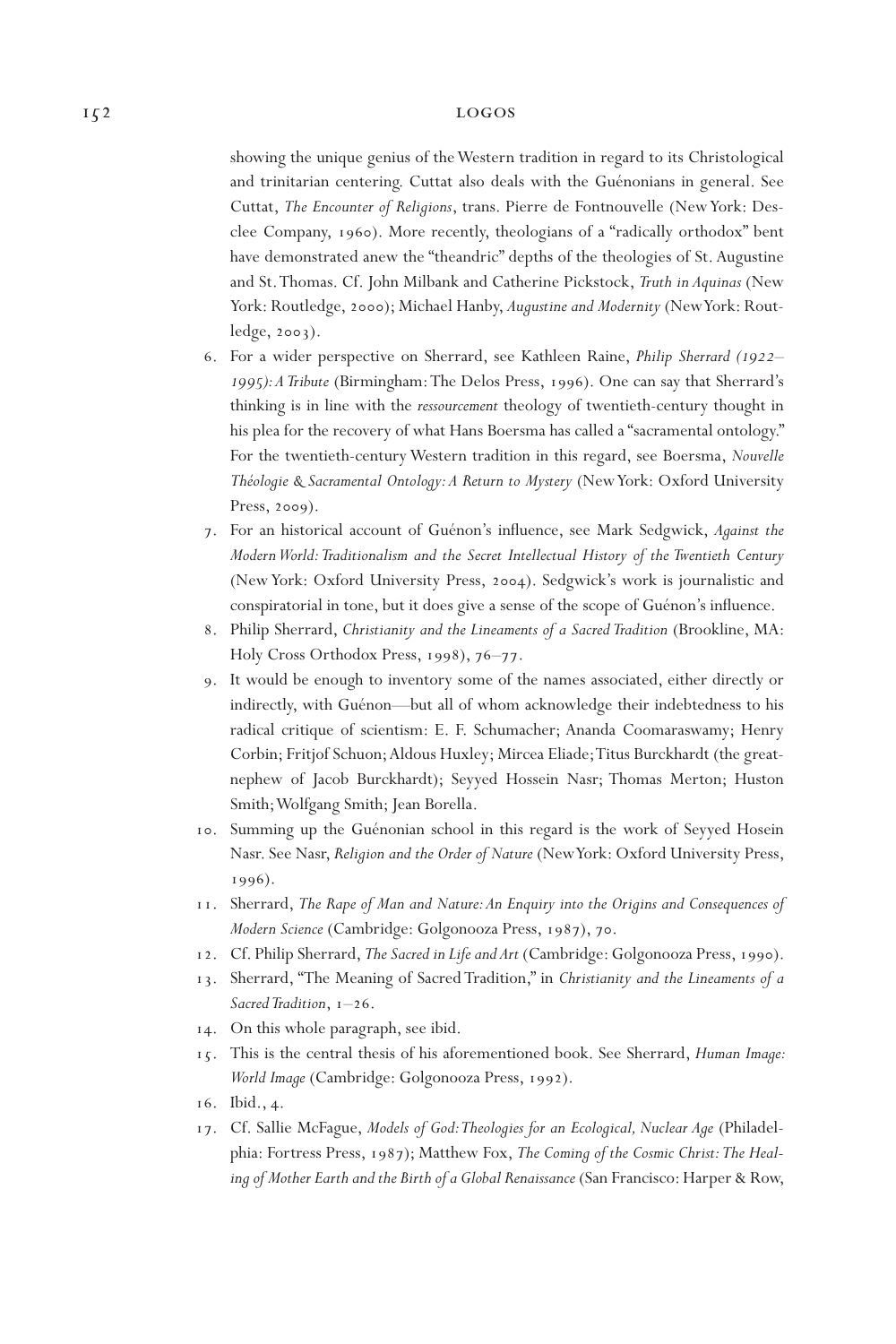1988).

- 18. Sherrard, *Human Image: World Image*, 4.
- 19. Ibid.,  $5.$
- 20. Cf. Arnold Toynbee, in David and Eileen Springs, ed., *Ecology and Religion in History*  (New York: Harper & Row, 1974); Lynn White, Jr., "The Historical Roots of Our Ecological Crisis," *Science* 155 (1967): 1203–7.
- 21. Sherrard, *Human Image: World Image*, 147–81. Sherrard seeks the recovery of a doctrine of creation that balances the understanding that creation is from nothing with an understanding that creation is also from God, as is found, for instance, in some expressions of the tradition of the Rhineland mystics and the Christian Kabbalah.
- 22. Cf. Sherrard, *Human Image: World Image*, 42.
- 23. See Alasdair Macintyre's comments regarding the derisory nature of the epitaph "Platonism" as it is often used to describe Gottlieb Frege's work. In *Edith Stein: A Philosophical Prologue: 1913–1922* (New York: Rowan and Littlefield Publishers Inc., 2006), 43.
- 24. Cf. Louis Bouyer, *The Eternal Son*, trans. Simone Inkel and John F. Laughlin (Huntington, IN: Our Sunday Visitor Press, 1979), 295-301.
- 25. For a particularly good discussion of the implications of the Chalcedonian tradition in this regard, see Louis Bouyer, *Sophia ou le Monde en Dieu* (Paris: Cerf, 1994),  $123 - 32.$
- 26. Cf. René Guénon, *The Reign of Quantity and the Sign of the Times*, trans. Lord Northbourne (Baltimore, MD: Penguin, 1953).
- 27. Sherrard, *Human Image: World Image*, 77–101.
- 28. Ibid.,  $50 51$ .
- 29. For an account of Balthasar's meta-anthropology on this point, see Rodney A. Howsare, *Balthasar: A Guide for the Perplexed* (London: T & T Clarke, 2009), 50-53.
- 30. This point was summed up in the writings of St. Maximus the Confessor. On the importance of Maximus the Confessor, Hans Urs von Balthasar's famous and groundbreaking study retains its immense importance. See Hans Urs von Balthasar, *Cosmic Liturgy: The Universe According to Maximus the Confessor*, trans. Brian Daley (San Francisco: Ignatius Press, 2003).
- 31. Cf. Sherrard, *The Rape of Man and Nature*, 23.
- 32. Ibid., 25.
- 33. Cf. Hans Urs von Balthasar, *Theodrama V: The Last Act*, trans. Graham Harrison (San Francisco: Ignatius Press, 1998), 61–109.
- 34. Sherrard, *Human Image: World Image*, 155–56.
- 35. Sherrard, *The Rape of Man and Nature*, 25.
- 36. Ibid., 17.
- 37. On all of the foregoing, see ibid., 17–41.
- 38. Sherrard, *Human Image: World Image*, 176–81.
- 39. Sherrard, *The Rape of Man and Nature*, 27.
- 40. Ibid., 28.